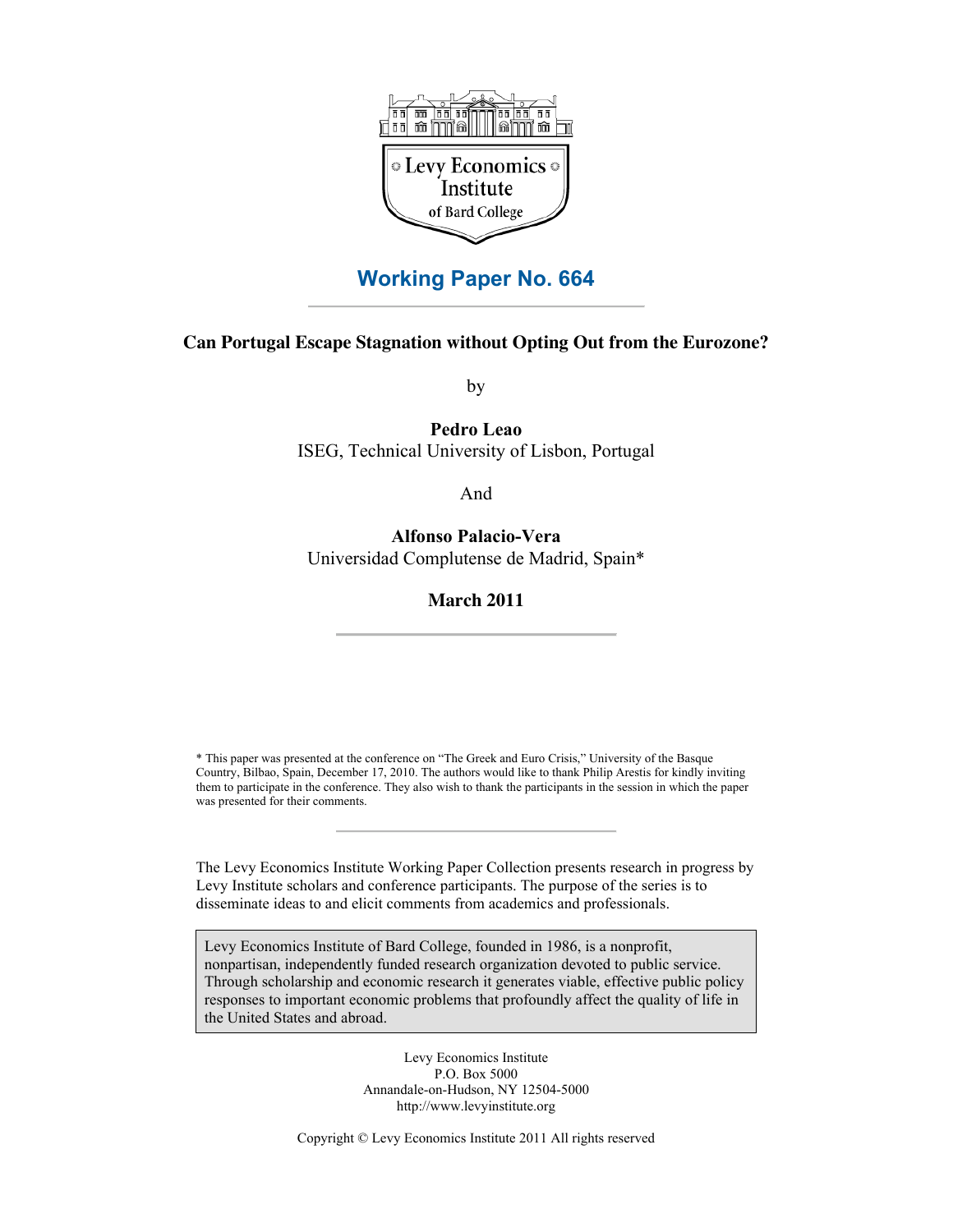## **ABSTRACT**

The creation of the Economic and Monetary Union (EMU) has not brought significant gains to the Portuguese economy in terms of real convergence with wealthier eurozone countries. We analyze the causes of the underperformance of the Portuguese economy in the last decade, discuss its growth prospects within the EMU, and make two proposals for urgent institutional reform of the EMU. We argue that, under the prevailing institutional framework, Portugal faces a long period of stagnation, high unemployment, and painful structural reform, and conclude that, in the absence of institutional reform of the EMU, getting out of the eurozone represents a serious political option for Portugal.

**Keywords:** Nominal Wage Cuts; Eurozone; Relative Unit Labor Costs; Zero-sum Game

**JEL Classifications:** E32, E65, F32, F41, J50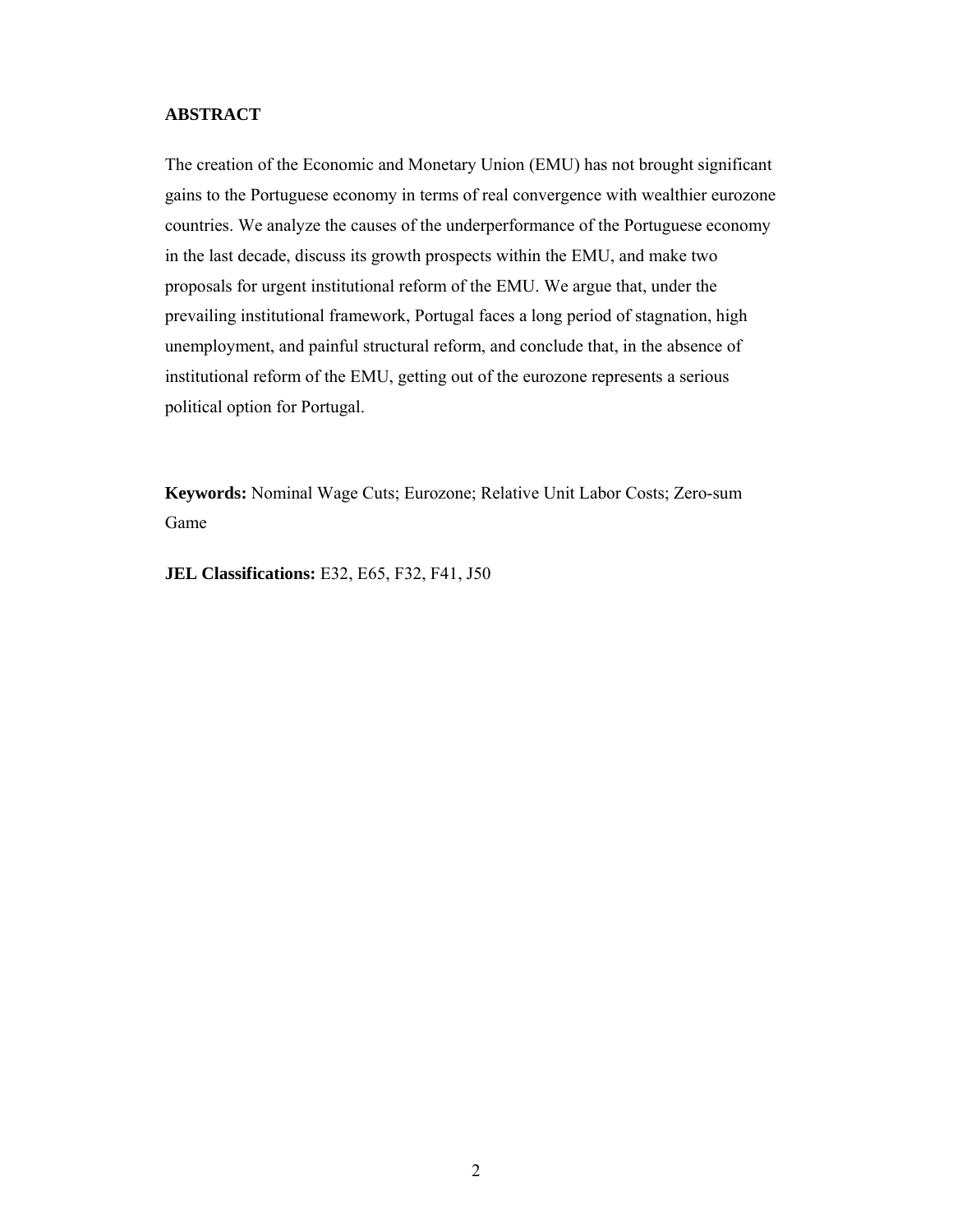## **1. INTRODUCTION**

The sovereign debt crisis of Greece and other peripheral eurozone (hereafter EZ) countries like Portugal in 2010 has brought to the fore the rising heterogeneity observed within the EZ and the macroeconomic imbalances that such heterogeneity has led to. As several scholars have emphasized, there has been a persistent loss in international competitiveness (measured by relative unit labour costs) in the four Mediterranean EZ countries (Greece, Italy, Portugal, and Spain) vis-à-vis Germany since the launch of the euro in 1999 (Lapavitsas et al. 2010). According to Lapavitsas et al. (2010), this is largely the result of a "race to the bottom" led (and won) by Germany encouraging flexibility, wage restraint, and part-time work even more than peripheral EZ countries. However, financial integration between the North and the South may have also contributed to the emergence of macroeconomic imbalances within the EZ by boosting demand, particularly private consumption, in the countries of the South. Be that as it may, this situation has translated into large current account deficits being exhibited by Greece, Portugal, and Spain (and Ireland) against Germany as well as high levels of indebtedness by both the private and public sector. Remarkably, this dim state of affairs was predicted by Kregel (1999) who prophetically wrote:

> Germany might be said to be exporting its unemployment to the rest of the EU member countries. The other member countries can only allow their nominal wage levels to evolve independently of Germany to the extent they can rely on productivity growth in excess of that of Germany… The result will be that beggar-thy-neighbor nominal exchange rate depreciations are replaced by beggar-thy-neighbor reductions in wage costs and prices. (Kregel 1999: 40).

Despite Frankel and Rose's (1998: 1011) proposition that "the suitability of European countries for EMU [Economic and Monetary Union] cannot be judged on the basis of historical data since the structure of these economies is likely to change dramatically as a result of EMU," the evidence so far suggests that, except in the case of financial integration which has proceeded apace, there is no clear pattern of economic integration among EZ countries (Santos Silva and Tenreyro 2010; Lane 2006). In the last decade, growth in Mediterranean EZ countries and Ireland has mainly come from expansion of consumption financed by rising private sector indebtedness (as in Greece and Portugal) or vigorous investment linked to real state bubbles (as in Ireland and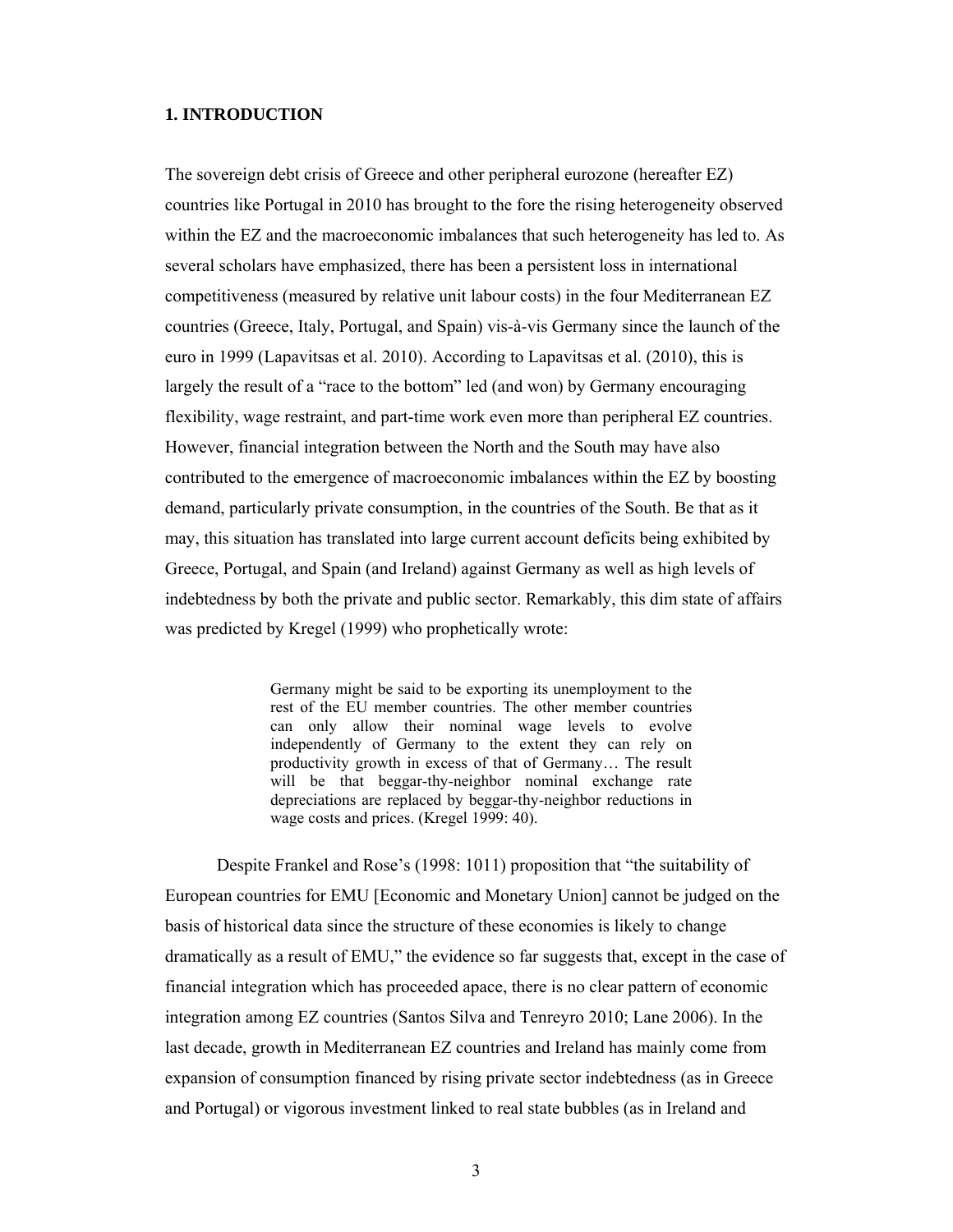Spain). Therefore, the integration of peripheral countries in the EZ has so far been onesided in the sense that it has largely consisted of a rapid process of financial integration whereby these countries have financed their large current account deficits by way of increasing their indebtedness vis-à-vis core EZ countries, predominantly Germany. In turn, this scenario made them particularly vulnerable to the crisis of 2007–09 that subsequently led to the European sovereign debt crisis that erupted violently in the spring of 2010. Having now embarked upon ambitious fiscal consolidation and unpopular structural reforms, countries like Greece, Portugal, and Spain face a decade of economic stagnation and high unemployment. Predictably, social unrest and domestic pressure on governments to "escape" from the EZ with the aim of easing adjustment through devaluation may become a serious political problem in the coming years. 1

 The purpose of this study is to evaluate the growth prospects for Portugal in order to gauge, from a economic point of view, the convenience of its remaining inside the EMU under the current institutional framework. For that purpose, we use a blend of theoretical and data analysis. Our main conclusion is that, in the absence of institutional reform of the EMU, Portugal faces a long period of economic stagnation and that leaving the EZ currently represents the best way forward for Portugal.

The study is organized as follows. Next section reviews the literature on the intra-eurozone current account imbalances with special attention to the Portuguese case. Section 3 analyses the recent evolution of the Portuguese economy. Section 4 discusses various economic policy strategies currently available to Portugal. Section 5 contains two proposals for institutional change in the EZ that, according to us, may help correct the current macroeconomic imbalances and resume economic growth in the EZ. Finally, section 6 summarizes and concludes.

<sup>&</sup>lt;sup>1</sup> We should remind the reader at this juncture that membership in EMU is a concomitant of membership in the European Union (EU). Notwithstanding it, as suggested in Kenen (1999: 114), "it is entirely conceivable, moreover, that an EU member might be allowed to depart peaceably from EMU without being ejected from the EU."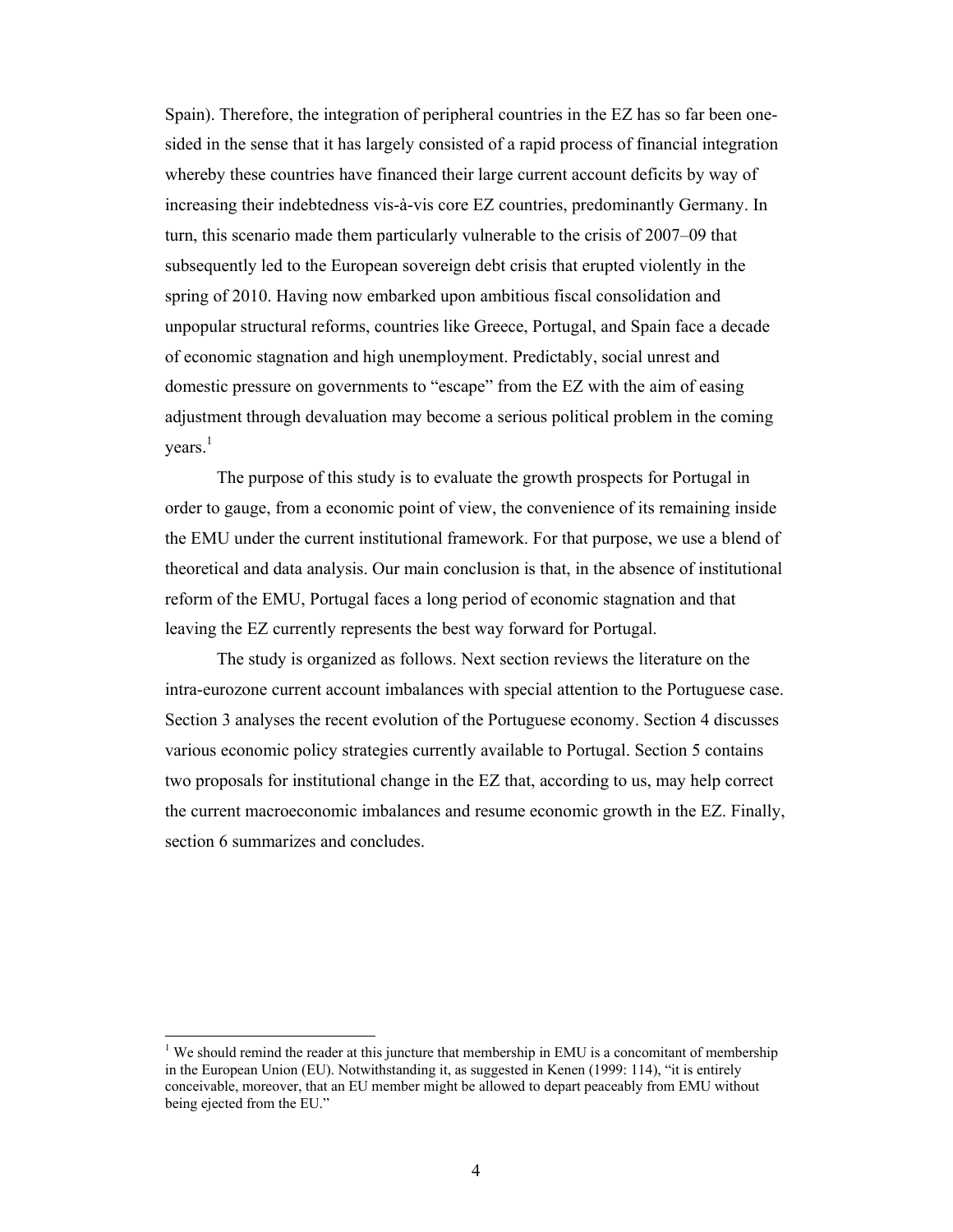# **2. A REVIEW OF THE LITERATURE ABOUT INTRA-EMU MACROECONOMIC IMBALANCES**

As we mentioned above, a key dimension of the rising heterogeneity within the EMU is the emergence of large current account deficits in the peripheral economies coupled with large trade surpluses in the core countries, especially Germany. Although the dominant view is that these macroeconomic imbalances reflect a rising divergence in relative competitiveness within the EZ, some scholars have suggested instead that the former are closely related to differences in GDP per capita. In this latter case, the policy implication is that such imbalances will tend to disappear over time provided there is real convergence among EZ countries. The purpose of this section is thus to review the literature that has discussed the causes of such macroeconomic imbalances.

An early study to address this topic is in Blanchard and Giavazzi (2002). They use an open-economy model to show how, for poorer countries, goods and financial market integration are likely to lead to both a decrease in the saving rate and an increase in investment, and so to a larger current account deficit. They document that the changes in the current account balances of Portugal and Greece are part of a more general trend: the dispersion of current account positions among OECD countries has steadily increased since the early 1990s, and current account positions have become increasingly related to countries' per capita GDP. They show that this trend is visible within the OECD as a whole but is stronger within the EZ. They go on to argue that the channel through which this occurs appears to be a decrease in private saving in the countries with widening current account deficits, rather than an increase in investment. Focusing on the cases of Portugal and Greece, they conclude that lower private saving, especially household saving—due both to internal and external financial liberalization but also to better growth prospects—and, to a much lesser extent, higher investment appear to be the main drivers of the current account deficits. They add that financial liberalization led to substantial decreases in nominal and real interest rates because the adoption of the euro eliminated country risk, thus opening the euro interbank market to Portuguese and Greek banks.

Ahearne, Schmitz, and von Hagen (2008) examine whether capital tends to flow from rich to poor EZ countries and whether the creation of the euro has affected such flows. They run simple OLS regressions to examine the determinants of trade balances in individual European countries and any possible relationship between trade balances

5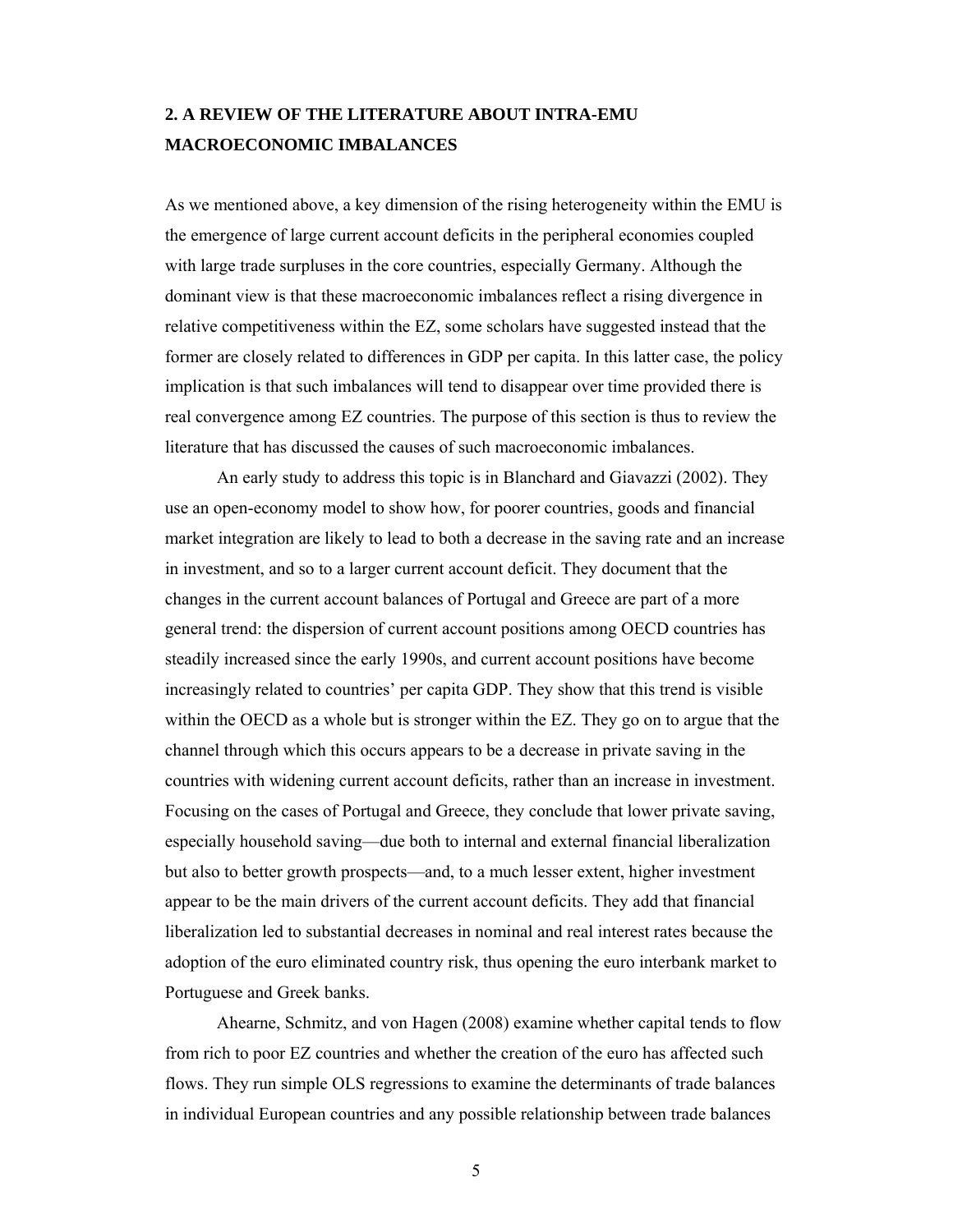and per capita income. They find that trade surpluses in the EU are a *positive* function of relative per capita GDP and that the relationship is strongly significant, i.e., countries with a larger per capita GDP have larger intra-EU trade surpluses. According to the authors, these results suggest that the EMU has increased capital market integration in Europe, with the result that capital flows are now more in line with what neoclassical theory predicts, thus indicating that the monetary union works well. They predict that, as capital flows from high- to low-per-capita GDP countries, these flows will promote economic convergence among EZ countries.

Holinksi, Kool, and Muysken (2010) disagree to some extent with the previous argument that imbalances can be attributed to intertemporal maximization and thus to the existence of a European convergence process. According to proponents of this argument, countries with lower per capita GDP and productivity will attract foreign capital investment and, in the adjustment process, relative inflation will rise, thereby leading to real exchange rate appreciation and loss of relative international competitiveness. As a result, during the convergence process, current account deficits arise that match the surpluses on the capital accounts in surplus countries. Their disagreement with the so-called "economic convergence" hypothesis runs as follows. First, they find that the gap in terms of GDP per capita between northern and southern countries within the EZ has not narrowed over the period 1992–2007 so there has been little real convergence. In their view, the main reason for this is diverging *total factor productivity* between the two country groups over the period 1992 through 2007.<sup>2</sup> Second, they argue that a better measure to determine the external price competitiveness of a country is its "terms of trade," that is, the ratio of export over import prices that excludes the nontradable sector. By looking at the evolution of the terms of trade of countries, they show that the relative loss of competitiveness of southern countries is far *less* pronounced than inflation rate differentials suggest. Finally, they conclude that a more plausible explanation for the macroeconomic imbalances is that relatively higher inflation in the southern countries lowered ex ante real interest rates in these countries and induced *higher* consumption and investment.

A thorough discussion of the causes of the underperformance of the Portuguese economy is in Blanchard (2007), who blames to an unfortunate combination of very

<sup>&</sup>lt;sup>2</sup> See, in particular, their figure 11 (Holinski, Kool, and Muysken 2010: 14) which is reproduced here as figure 10.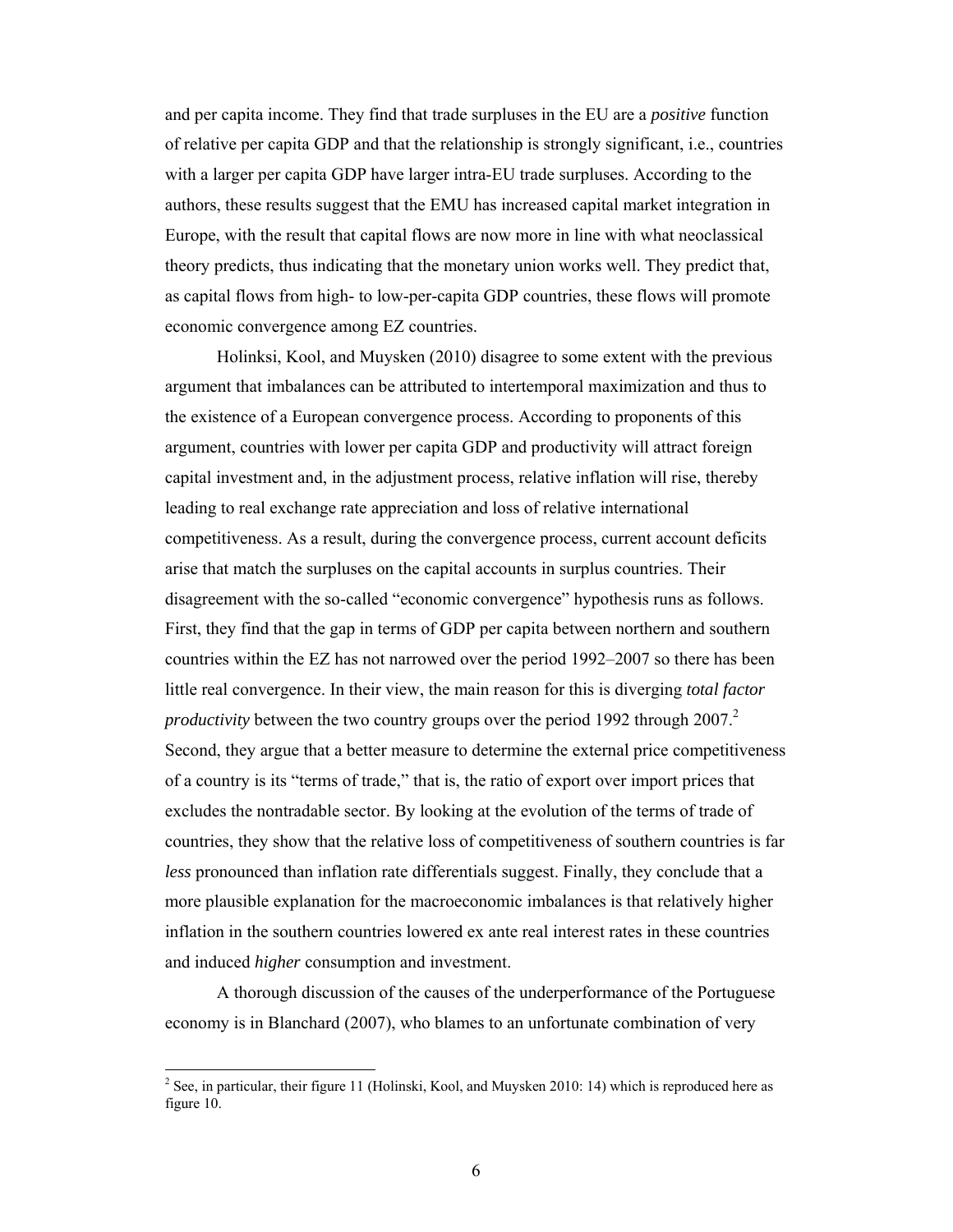slow productivity growth and fast nominal wage growth for the loss of international competitiveness and the systematic current account deficits exhibited by Portugal since the launch of the euro in 1999. He notes that, with low unemployment, nominal wage growth was substantially higher than labor productivity growth in the last decade, thereby leading to growth in unit labor costs *higher* than in the rest of the EZ which accounts for over 70 percent of Portuguese foreign trade. According to Blanchard (2007), the effects of real overvaluation were compounded by "composition" effects in exports associated to direct competition from China and other Asian countries (see also Ahearne and Pisany-Ferry 2006). He points out that 60 percent of Portuguese exports are in "low-tech" goods compared to an average of 30 percent for the EZ and concludes that, even in the absence of overvaluation, the current account balance would have deteriorated due to these "composition" effects. According to him, in the absence of draconian policy measures, the most likely scenario is one of *competitive disinflation*, that is, an extended period of sustained high unemployment until competitiveness has been reestablished. The economic policy measures to be adopted include ambitious structural reforms aimed at increasing productivity as well as an "across-the-board" cut in nominal wages.

Ahearne and Pisany-Ferry (2006) also claim that above-average inflation led to a marked deterioration in Portugal's competitiveness, which has depressed exports. They note that Portugal enjoyed a spurt in growth in domestic demand and in the construction sector by the time of EMU entry, as real interest rates declined by more than 6 percentage points. Notwithstanding, the loss of competitiveness eventually began to dominate. According to them, slow productivity growth and the composition of its exports left Portugal vulnerable to competition from low-cost producers, especially China. In addition, membership in the EMU exacerbated the loss of competitiveness and narrowed the policy options to offset the external shocks. They claim that, for countries like Portugal, there is "no solution other than the long, hard slog of structural adjustment" (Ahearne and Pisany-Ferry 2006: 6). They recommend wage restraint and increased competition in goods and services markets to keep inflation below the EZ average.

Finally, Zemanek, Belke, and Schnabl (2009) also find that, ever since the creation of the EMU, the competitiveness of EZ countries has diverged steadily. They analyze the behavior of unit labor costs from 1999 to 2007 and find that, while Germany and Austria have kept the level of 1999, in Ireland, Portugal, Spain, Greece,

7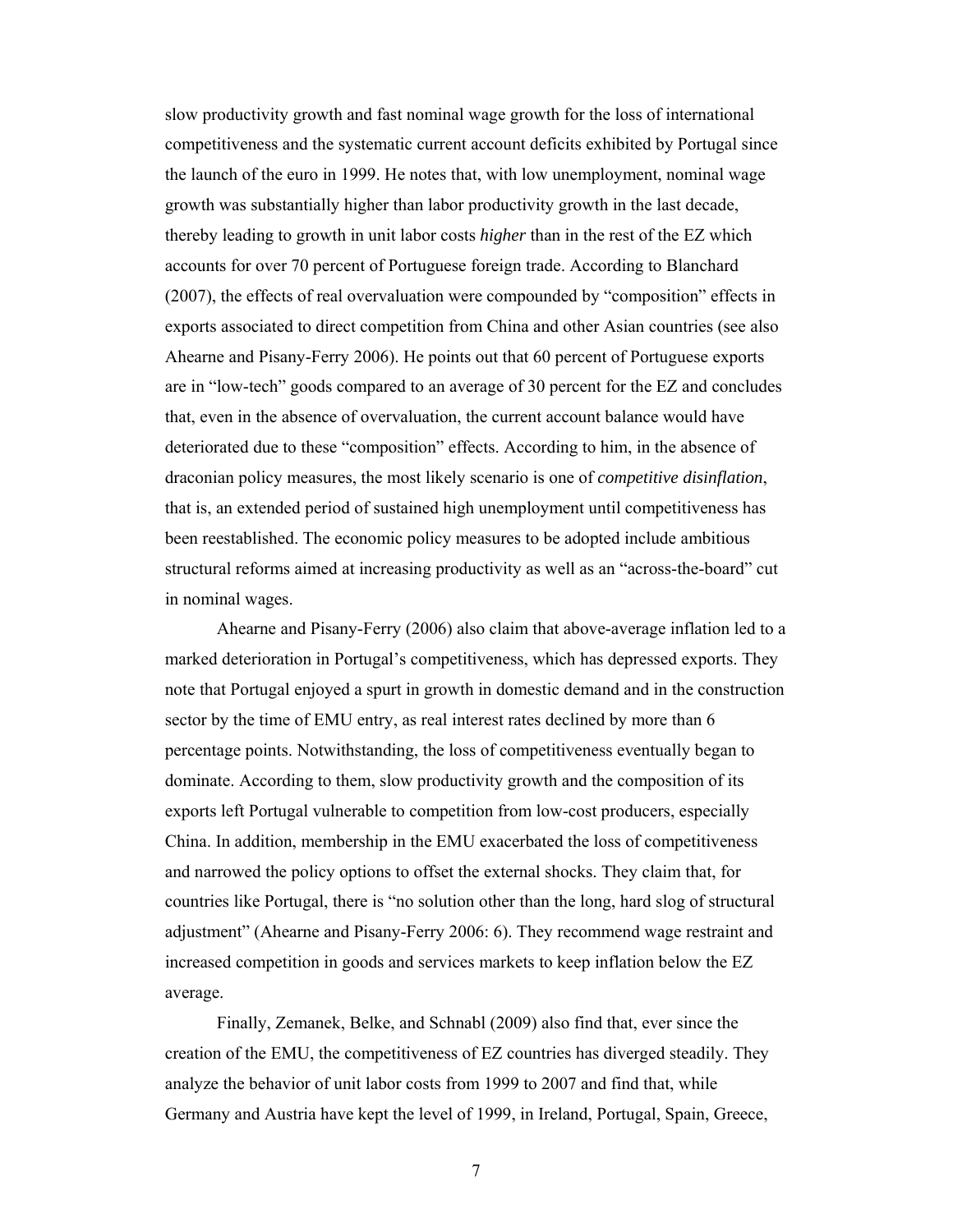and Italy unit labor costs have increased significantly up to 30 percent compared to 1999. They list several reasons for the divergence in inflation rates: (i) differences in inflation traditions and expectations; (ii) the Balassa-Samuelson effect; (iii) idiosyncratic business cycles, which lead to persistent differences in real interest rates; and (iv) differences in the rates of wage and productivity growth. However, they concede that, besides unit labor cost divergences, nonprice competitiveness may also help explain intra-EZ current account imbalances. The former covers variables such as sectoral and geographical specialization of the export sector, production and technology structure, and the quality of products. For instance, they argue that "a country with (without) a sectoral specialization in difficult-to-imitate goods has an advantage (disadvantage) which allows (does not allow) higher relative wage growth" (Zemanek, Belke, and Schnabl 2009: 8). Further, low-technology and low-skill (labor-intensive) industries mostly compete by prices so that "wage growth is more harmful in these industries because competition with low labour costs countries such as the new EU members or East Asian countries is fiercer" (Zemanek, Belke, and Schnabl 2009: 9). They claim that rapid wage growth in countries with labor-intensive production (like Portugal) probably fuelled the loss of international competitiveness relative to countries with capital-intensive production like Germany. Finally, they argue that the only way out of the current dilemma is to implement structural reforms and deny that the former will lead to a "race to the bottom" with respect to wage cuts. Instead, they predict that "intra-euro area current account imbalances would diminish and the international competitiveness of Europe as a whole" would rise (Zemanek, Belke, and Schnabl 2009: 31).

# **3. RISING HETEROGENEITY WITHIN THE EUROZONE: THE CASE OF PORTUGAL**

As explained in the previous two sections, there has been a steady divergence in terms of relative competitiveness, inflation, and current account balances among EZ countries ever since the launch of the euro in 1999. The purpose of this section is to analyze the causes behind this phenomenon by focusing on the case of Portugal.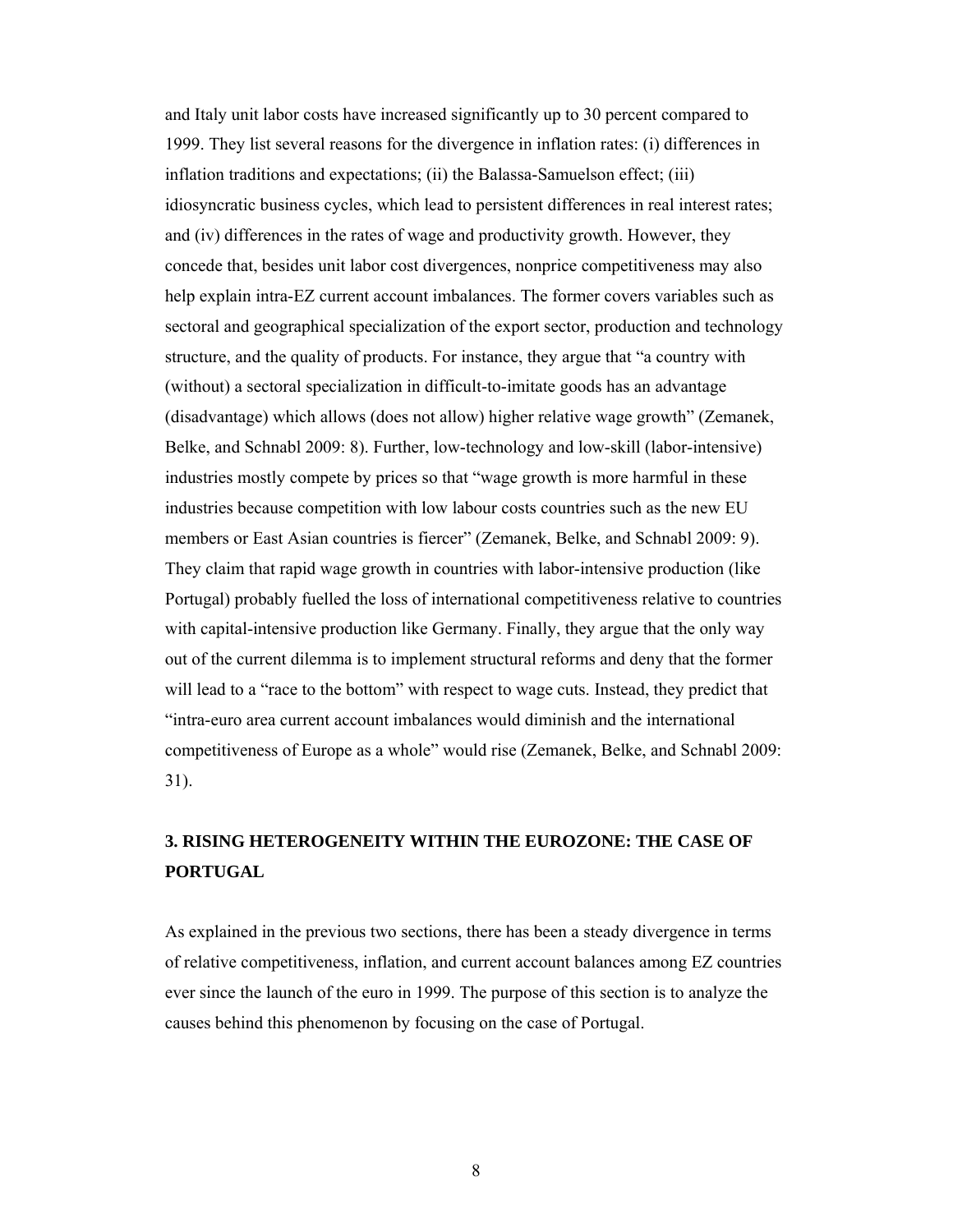#### **3.1. The Portuguese Economy in 1999**

 $\overline{a}$ 

After a strong economic expansion driven by a boom in domestic demand in the run-up to the creation of the euro, the Portuguese economy eventually reached full employment in 1999 (see table 1). Concomitantly, as shown in table 1, the current account deficit reached 8.5 percent of GDP in 1999. Therefore, there can be no doubt that in 1999 the Portuguese real effective exchange rate (hereafter REER) was well-above its equilibrium value and that Portugal entered the EZ with an overappreciated real exchange rate.<sup>3</sup> The current account deficit of 8.5 percent of GDP in 1999 was associated with a deficit in the trade balance of about 12 percent of GDP, which included a deficit in the *energy* account of 1.8 percent of GDP (see table 2). The trade deficit was partially offset by surpluses in both the balance of services and the net remittances of emigrants over immigrants. More specifically:

Current account  $\approx$  trade balance + balance of services + net remittances  $- 8.5\%$  GDP  $\approx - 11.9\%$  GDP  $+ 1.6\%$  GDP  $+ 2.6\%$  GDP

What about Portugal's international investment position (IIP) in 1999?<sup>4</sup> From 1985 through 1995, the Portuguese current account was roughly in equilibrium. The first significant deficits started only in 1996. As a result, in 1999 the Portuguese net external debt only amounted to 12 percent of GDP. Likewise, the *net* stock of both foreign direct investment and foreign investment in stocks was also relatively small. Therefore, as shown in figure 1, the IIP of the Portuguese economy solely represented -36 percent of GDP in 1999. In turn, this small negative IIP led to net factor payments (interest and profits) to foreigners of only 1.4 percent of GDP (see table 2).

<sup>&</sup>lt;sup>3</sup> When an economy is at full employment, the value of its current account provides an indication of the deviation of the REER from its equilibrium level. More specifically, a current account deficit signals a REER above its equilibrium value, a surplus indicates a REER below it, and a current account balance suggests that the REER is at its equilibrium value. The same does *not* hold if an economy is below full employment. In this case, we cannot say *a priori* whether the REER is at or out of equilibrium since, for instance, a current account surplus may reflect a deficient domestic demand. If so, an increase in domestic demand up to full employment will raise imports and thus make the current account balance worsen at an unchanged REER.

 $4$  IIP = external reserves of the Portuguese monetary system - (net external debt + net stock of foreign direct investment in Portugal + net foreign holdings of Portuguese stocks).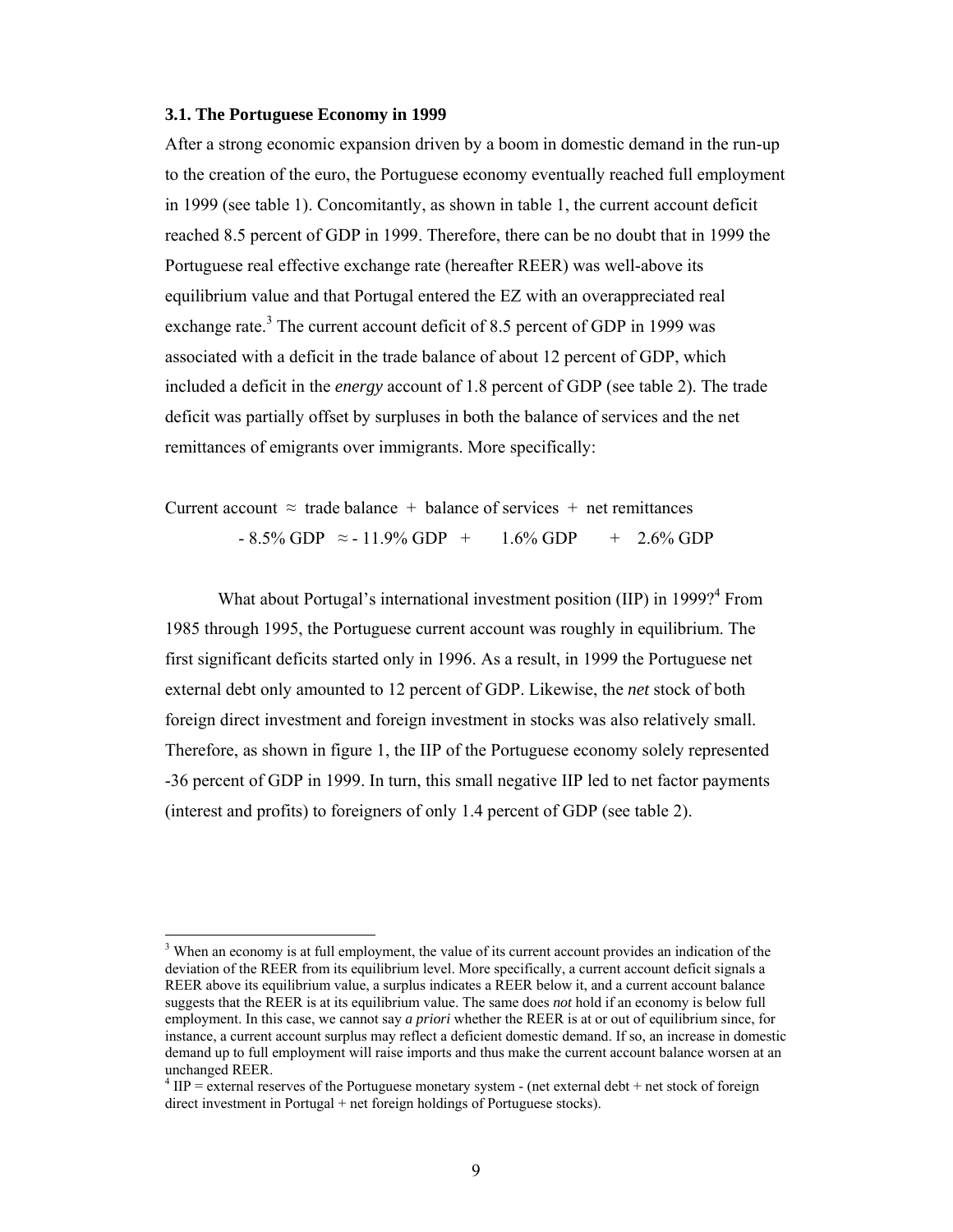#### **3.2. What Happened after 1999?**

Domestic demand had increased at a rapid pace between 1995 and 1999. In 2000–01 it continued to grow, albeit at a lower rate. As a result of it, the current account deficit continued to increase to 10 percent of GDP, unemployment continued to fall to 4 percent, and inflation shot up to 4.4 percent in 2001. In the next eight years, from 2002 to 2009, domestic demand growth virtually disappeared (with annual growth of only 0.4 percent). This was one of the two factors—the other was the adverse behavior of net external demand—that led to stagnation in the eight years up to 2009 (annual GDP growth of 0.35 percent) and to a steady increase in unemployment (to more than 10 percent by the end of 2009).

 As is well-known, a stagnant domestic demand often translates into low growth of imports and an improvement in the current account balance. However, instead of improving, the Portuguese current account deficit actually worsened from 1999 through 2005–09, from 8.5 percent of GDP to 10.2 percent of GDP (see table 3). This larger current account deficit in spite of a stagnant domestic demand is a clear indication that, at least since 2005, the Portuguese REER strayed even farther from its equilibrium level than it was back in 1999. What led to this *increase* in the deviation of the REER from its equilibrium level between 1999 and 2005–09?

#### **3.3. The Trade Balance without Energy: 2005–09 versus 1999**

 $\overline{a}$ 

A look at the evolution of the various items of the current account in table 2 helps shed some light on this issue. On one side, two factors favorably affected the evolution of the current account between 1999 and 2005–09. A first factor was a decline in the trade deficit excluding energy. The second factor was an improvement in the surplus of the balance of services. The trade deficit excluding energy declined from about 10 percent in 1999 to about 7.3 percent of GDP in  $2005-09$ .<sup>5</sup> This was due to a combination of a stagnant domestic demand in Portugal, which exhibited 0.4 percent annual growth, *and* a strong growth of imports of the main Portuguese trading partners amounting to 5.2 percent average annual growth. In fact, the stagnant demand prevented a rapid growth of imports of goods in 2002–08 (3 percent average annual growth). In turn, the strong

 $<sup>5</sup>$  These values were obtained by adding the values of the good and services balances shown in table 2 and</sup> subtracting for each year the corresponding value of the energy balance depicted in figure 2.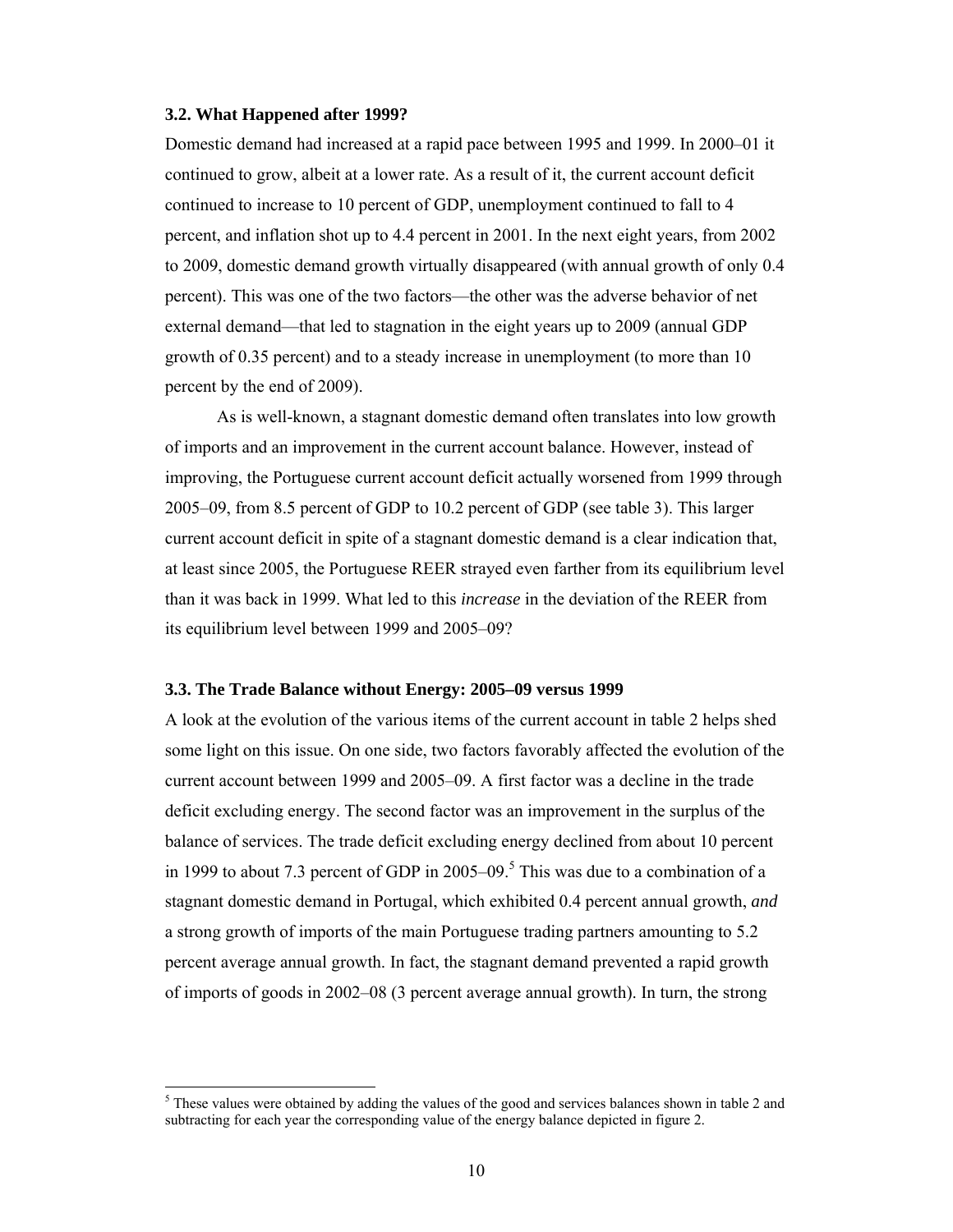growth of goods imports of Portugal's main trading partners led to a more rapid growth of goods exports in 2002–08 (3.7 percent average annual growth). $^6$ 

However, if demand growth in Portugal had not remained below the growth of imports of Portugal's main trading partners the trade deficit without energy would have increased for two reasons. First, according to the IMF (see figure 3), the Portuguese REER rose by about 13 percent between 1999 and 2008, measured both in HICP and in unit labor costs (most of the increase occurred between 1999 and 2003).<sup>7</sup> The reason was that relative prices and unit costs in Portugal increased in this period due to an especially high excess of nominal wage growth over labor productivity that was equal to 2.7 percentage points per year compared to only 1.7 percentage points in the EZ. The loss of international competitiveness of Portugal can also be ascertained by looking at figure 4 which shows the evolution of the inflation rate in Portugal and the EZ. Second, over the same period Portugal was subject to a marked increase in competition from China and central and east European (CEE) countries (see Ahearne and Pisany-Ferry 2006). These two facts led to an increase in the penetration of imports in the Portuguese market and, at the same time, to a sharp decline in the market share of Portuguese exports in the EU15. $8$  Between 2003 and 2008 imports grew at an annual average rate of 3.9 percent, more than twice the rate of total demand. In addition, the market share of Portuguese exports in the EU15 declined by 33 percent between 2003 and 2009, mainly in favor of China and of the CEE countries. The market shares of these two regions exports to the EU15 increased substantially over that period (Constâncio 2010).

The new international environment faced by the Portuguese economy since the beginning of the twenty-first century deserves a brief comment. In 1993, a Uruguay Round agreement established a progressive elimination of export quotas of textiles, clothing, and footwear from less-developed to developed countries over a 10-year period (1995–2005). As a result, the market share of China in the EU15 increased

 $6$  The key contributors to the growth of Portuguese exports were Angola and Spain. In 2002–08, goods exports to Spain and Angola grew at annual average rates of 10.1 and 21 percent, respectively.

<sup>&</sup>lt;sup>7</sup> HIPC: harmonized consumer price index; ULC: unit labor cost. The REER based on ULC indicates the relation between ULCs in Portugal and in its main trading partners when expressed in the same currency. An increase in this indicator thus reveals that the ULC has risen by more in Portugal than in its trading partners, i.e., that Portuguese competitiveness has deteriorated. The REER based on HIPC indicates the relation between consumer prices in Portugal and its main trading partners. An increase in this indicator therefore implies that consumer prices have grown by more in Portugal than in its trading partners.

<sup>&</sup>lt;sup>8</sup> The EU15 is the main destination of Portuguese goods exports, having accounted for 71 percent of the total in 2008. It includes Austria, Belgium, Denmark, Finland, France, Germany, Greece, Ireland, Italy, Luxembourg, the Netherlands, Portugal, Spain, Sweden, and the United Kingdom.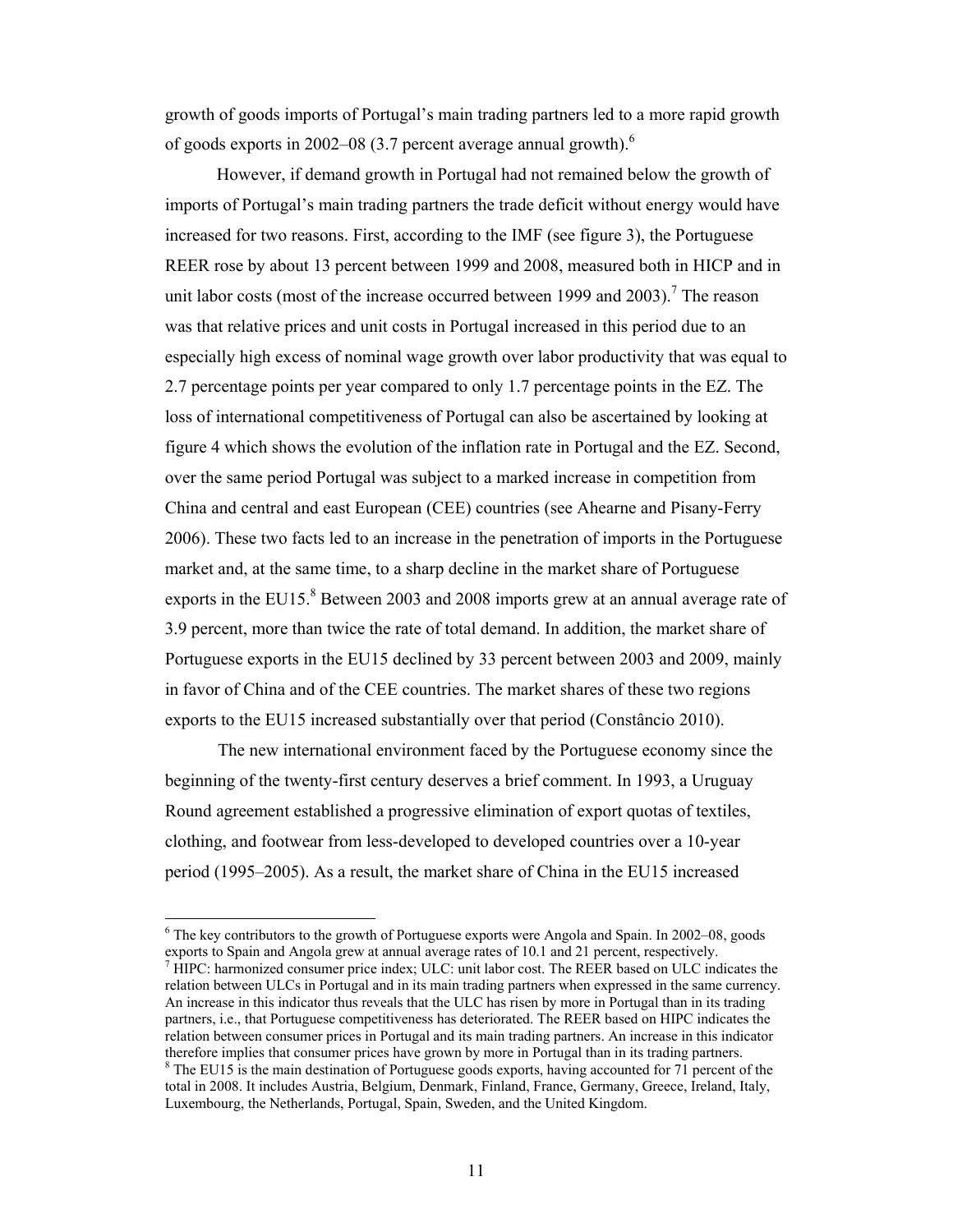sharply at the expense of several southern European countries, mainly Portugal and Italy. In 2000–08, Portuguese exports of textiles, clothing and footwear suffered steep declines: average annual declines of 6.1, 21.2, and 4.5 percent, respectively (Bank of Portugal 2010: 211, table A.5.11). Consequently, the share of these three goods in total goods exports fell from 25 percent in 1999 (40 percent in 1993) to only 14 percent in 2008 (Bank of Portugal 2009b: 294).

Likewise, Portuguese exports of medium-to-high tech products like vehicles and electrical machines also lost market share over the last decade, especially to CEE countries, which have benefited from a combination of lower wages and a more skilled labor force (Bank of Portugal 2010: 144–5). In this respect, we may note that in 2000 the average hourly wage in Portugal in manufacturing was equal to \$5.67, roughly twice that in Poland, the Czech Republic, Slovakia, and Hungary.<sup>9</sup> In addition, as noted in Constâncio (2010), the qualification of the Portuguese workforce lagged—and still lags—far behind that of these countries. As a result, over the last decade the CEE countries have attracted large flows of FDI into medium-to-high tech sectors, which formerly had headed towards southern Europe, including Portugal.

As we note above, the market share of Portuguese exports in the EU15 declined by 33 percent between 2003 and 2009. Nonetheless, over the same period the market share of goods exports in its main 34 trading partners declined by only 12 percent (see figure 5).<sup>10</sup> This was the result of a reorientation of Portuguese exports over the last decade from its traditional markets to new countries outside the EU15. From 1999 to 2008 exports to these new markets grew at an annual average rate of 13.8 percent, compared to only 3.8 percent in the case of EU15 markets.

### **3.4. Improvement in the Balance of Services between 1999 and 2005–09**

 $\overline{a}$ 

The surplus in the balance of services rose from 1.6 percent in 1999 to an average of 3.6 percent of GDP in 2005–09. This was mainly the result of an excellent behavior of services exports, especially since 2006. In nominal terms, the exports of services grew by 19.9, 15.6, and 5.3 percent in 2006, 2007, and 2008, respectively (Bank of Portugal 2010: 148, table 5.4). These rates exceeded the growth rates of nominal imports of

 $9^9$  By 2008 however, the hourly wage in these countries had risen to almost the Portuguese level, \$12.23 (see Bureau of Labor Statistics, International Labor Comparisons homepage).

<sup>&</sup>lt;sup>10</sup> These partners account for 85 percent of Portuguese exports and include, besides the EU15 countries, Angola and the United States.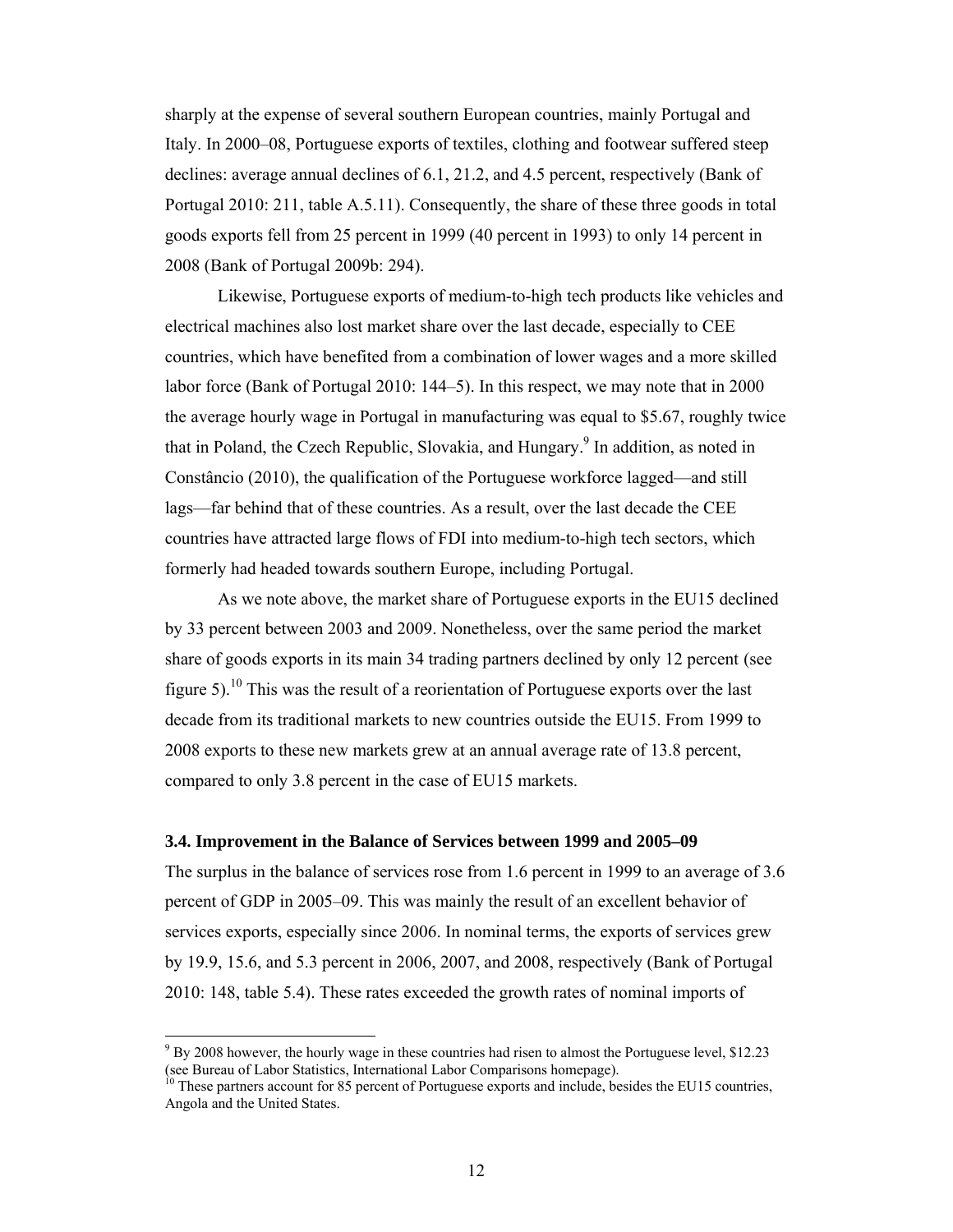services in the same years, which were 15.9, 8.4, and 5.1 percent, respectively (Bank of Portugal 2010: 149, table 5.5) and thus led to an increase in the weight of services in total exports from 27 percent in 2005 to 33 percent in 2009 (see figure 6). It should be noted that this was an acceleration of a trend dating back to 1996, when services made up only 24 percent of total exports. In fact, between 1996 and 2009 services exports grew at twice the annual average rate of goods exports: 7.9 percent compared to 3.9 percent (Cabral 2010). One consequence of this development is that in 2007–09 the surplus in the balance of services already covered 35 percent of the deficit in the goods balance compared to only 14 percent back in 1996 (see table 2). In turn, these numbers tell us that—as a result of increasing competition from China in textiles, clothes, and footwear and of the CEE countries in machines and autos—the specialization of Portugal has been switching towards the exports of services. In this respect, it is remarkable to note that by 2008 the weight of services in total exports, 33 percent, was already more than three times the weight of textiles, clothes, and footwear—9.5 percent—that account for the traditional major Portuguese export sectors.

 Finally, the high growth of service exports in the last decade or so did not reflect the behavior of its main sector—tourism.<sup>11</sup> Instead, the high growth of service exports was associated with the behavior of transport and "professional" services. These two types of services grew at double digit rates in 2006–08, and accounted for 26.5 and 30 percent of total service exports in 2008, respectively (Bank of Portugal 2010: 148).

#### **3.5. The Current Account: 2005–09 versus 1999**

 $\overline{a}$ 

As we have seen, between 1999 and 2005–09 the trade deficit without energy fell by 2.4 percent of GDP while the surplus in the balance of services increased by 2 percent. As a result, the deficit in the balance of goods and services without energy improved by 4.4 percent of GDP between the two periods (see table 4). By contrast, in the same period the current account deficit increased by 1.7 percent of GDP. What accounted for this large difference between the behavior of the balance of goods and services and the behavior of the current account? Firstly, net remittances shrunk by 1.5 percent of GDP between 1999 and 2005–09. Secondly, the increase in the oil price since 1999 enlarged the energy deficit by 2 percent of GDP. Finally, as shown in table 5, the accumulation of current account deficits culminated in a large net external debt, thus leading to an

 $11$  Tourism has accounted for about 40 percent of total Portuguese services exports in the last decade.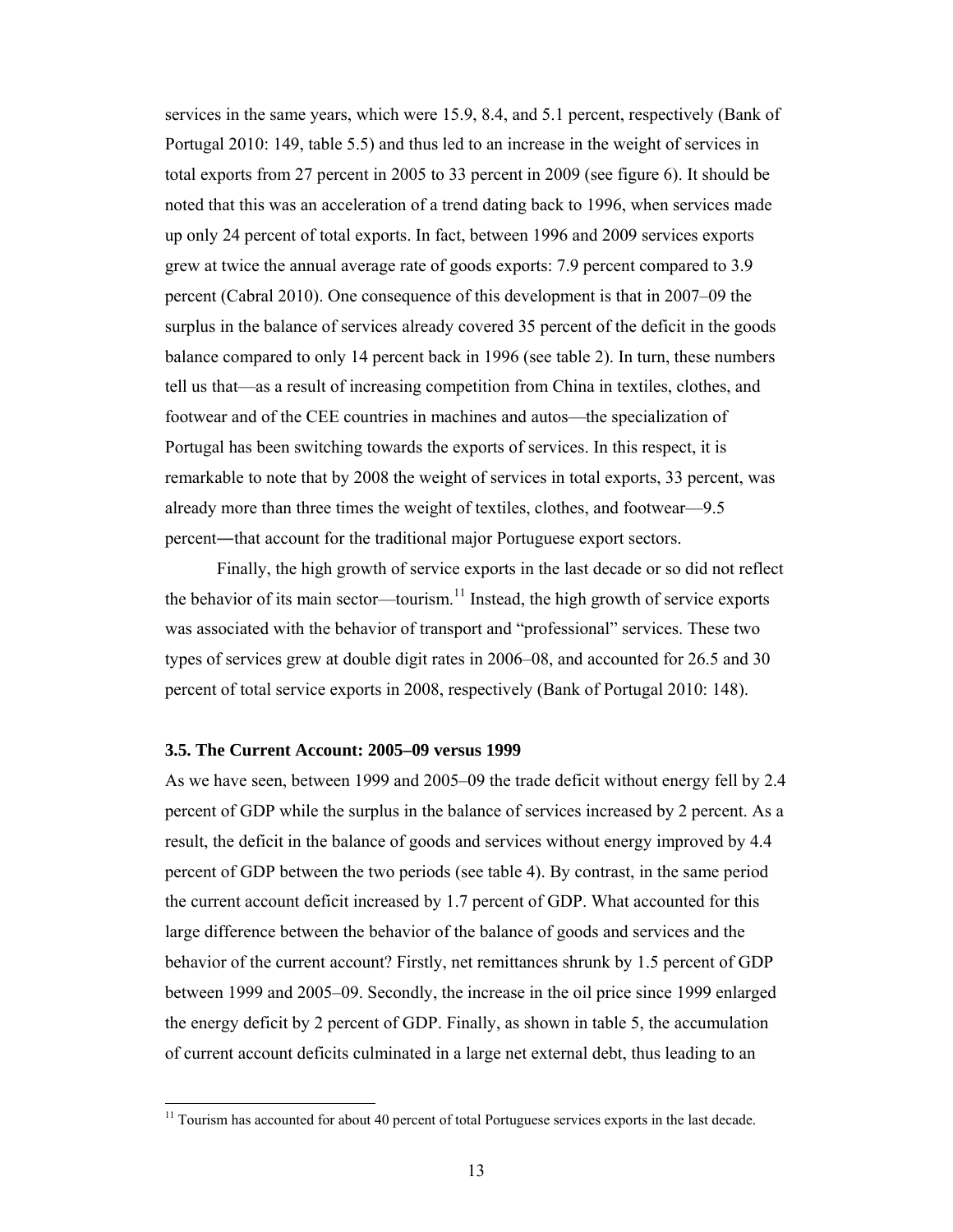increase of 2.7 percent of GDP in the net income payments (mainly interest payments) to the rest of the world.

#### **3.6. Summary**

In 1999, the REER of the Portuguese economy was well-above its equilibrium value. The current account deficit was equal to -8.5 percent of GDP at full employment. Since then, the economy has been subjected to four adverse trends: (i) a decline in the surplus of remittances; (ii) an increase in the energy deficit; (iii) a growing external debt service and; (iv) fiercer direct competition by both China and the EEC. The combined effect of the first three adverse trends was to increase the current account deficit by 6.2 percent of GDP and, hence, to push the REER even farther above its initial equilibrium level. In addition, the fourth trend tended to lower the equilibrium REER.

Meanwhile, two factors partially offset these negative trends thus lessening the net *increase* in the current account deficit to only 1.7 percent of GDP by 2009. The first factor was the excellent performance of service exports. The second factor was the stagnation of domestic demand coupled with strong growth in some of the main Portuguese trading partners. This more than offset the effect of the decline in the market share of Portuguese exports and the increase in the penetration of imports in Portugal.

### **4. CAN ECONOMIC GROWTH IN PORTUGAL BE RESTORED?**

A lesson from the first eleven years of EMU is that potential costs to members have been underestimated. Persistent divergences in growth and inflation have not been given sufficient attention by national and European policymakers. The damaging effects of divergences now call for painful corrective policies in member economies that have been marred by a loss of competitiveness within EMU. In particular, real exchange rate adjustment can only be brought about through changes in domestic prices but the latter will predictably require a long period of economic stagnation. This section discusses the economic policy alternatives available to Portugal and their likely consequences.

### **4.1. An Increase in the Private Saving Rate**

As illustrated in figure 7, investment in Portugal fell from 27.8 percent in 1999 to an average of 22.5 percent of GDP in 2005–08, while domestic saving dropped from 19

14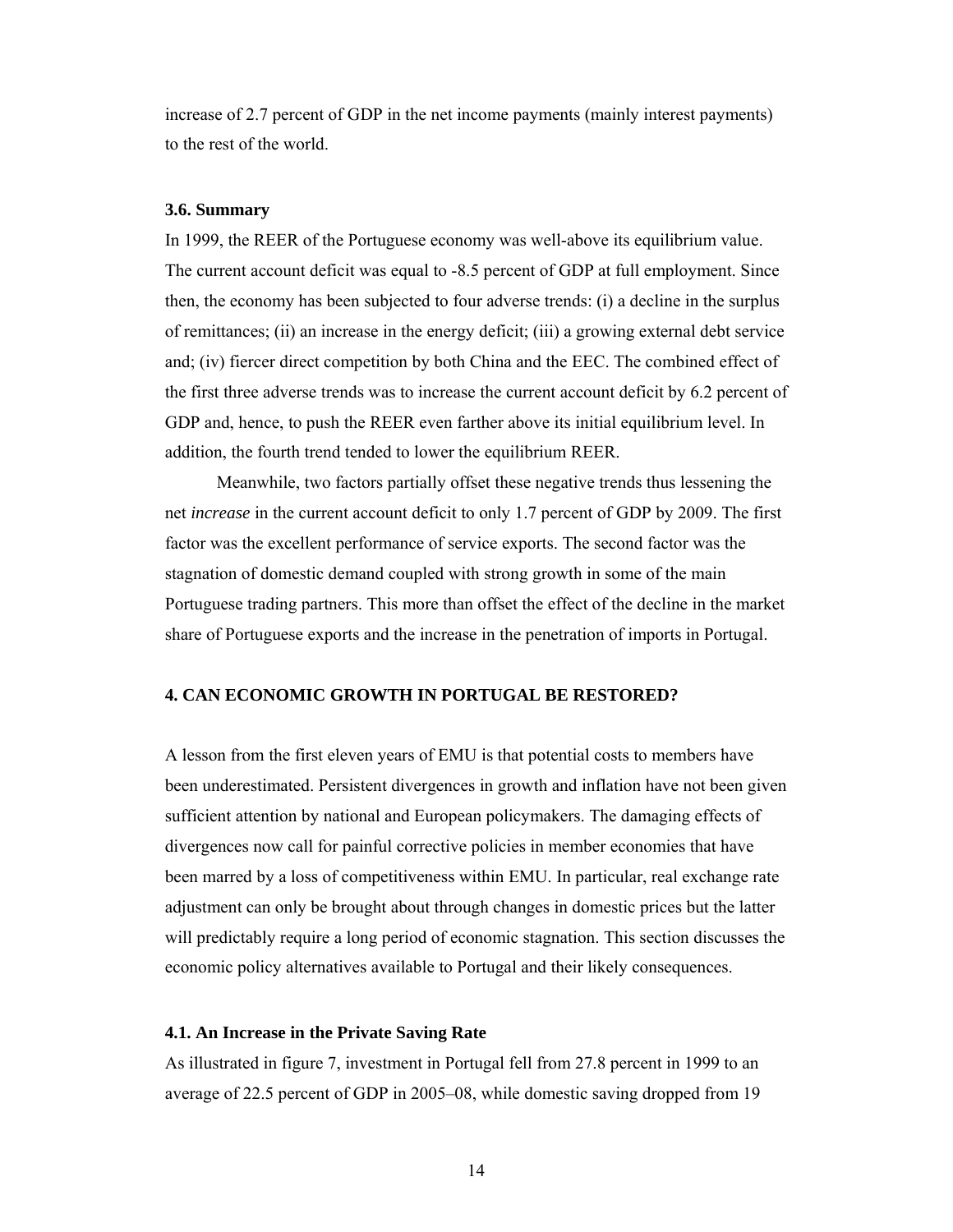percent down to 10 percent of GDP over the same period. Therefore, the increase in the Portuguese current account deficit was the expression of a larger decline in saving than in investment: 9 percent versus 5.3 percent of GDP. These facts have led to the suggestion that the current Portuguese malaise can be solved through an increase in the saving *rate* by the private sector.<sup>12</sup> To be sure, an increase in the savings rate would reduce consumption, trim down imports, and lead to a smaller current account deficit. However, an increase in the private saving rate would also have some adverse effects. First, by depressing sales, the ensuing cutback in consumption would have a negative impact on investment, which after almost uninterrupted declines in the last eight years, is already well-below its 2001 level. Second, it would also slash the demand faced by Portuguese firms thus bringing about further increases in unemployment.

#### **4.2. An Increase in Public Saving**

Up until now, the private sector is yet to respond to the calls for a higher saving rate. Be that as it may, pressured by a sharp increase in the spread of the public debt, the Portuguese government has embarked on a fiscal program aimed at cutting the budget deficit from 9.4 percent of GDP in 2009 down to 3 percent in 2012. What are the predictable effects? Besides a smaller budget deficit, the effects will be equivalent to an increase in the private saving rate, i.e., a smaller current account deficit coupled with lower output and higher unemployment.

#### **4.3. A Boost to Net Exports**

 $\overline{a}$ 

In a sense, one could argue that the Portuguese private and public sector deficits are mere symptoms of a deeper problem: the large external deficit. For this reason, the former can only be addressed—without depressing employment—if there is a large enough expansion of net exports. In fact, an increase in net exports would help boost domestic output with two consequences. First, even if the saving *rate* is unchanged, aggregate saving would increase, thereby leading to a smaller private sector deficit. Second, even if government tax *rates* remain constant, fiscal revenue would grow and bring about a smaller budget deficit. In short, an expansion of net exports would bring unemployment down and, at the same time, slash the various deficits of the Portuguese

<sup>&</sup>lt;sup>12</sup> This suggestion has been recently made by many Portuguese economists including President Aníbal Cavaco Silva, a retired economics professor.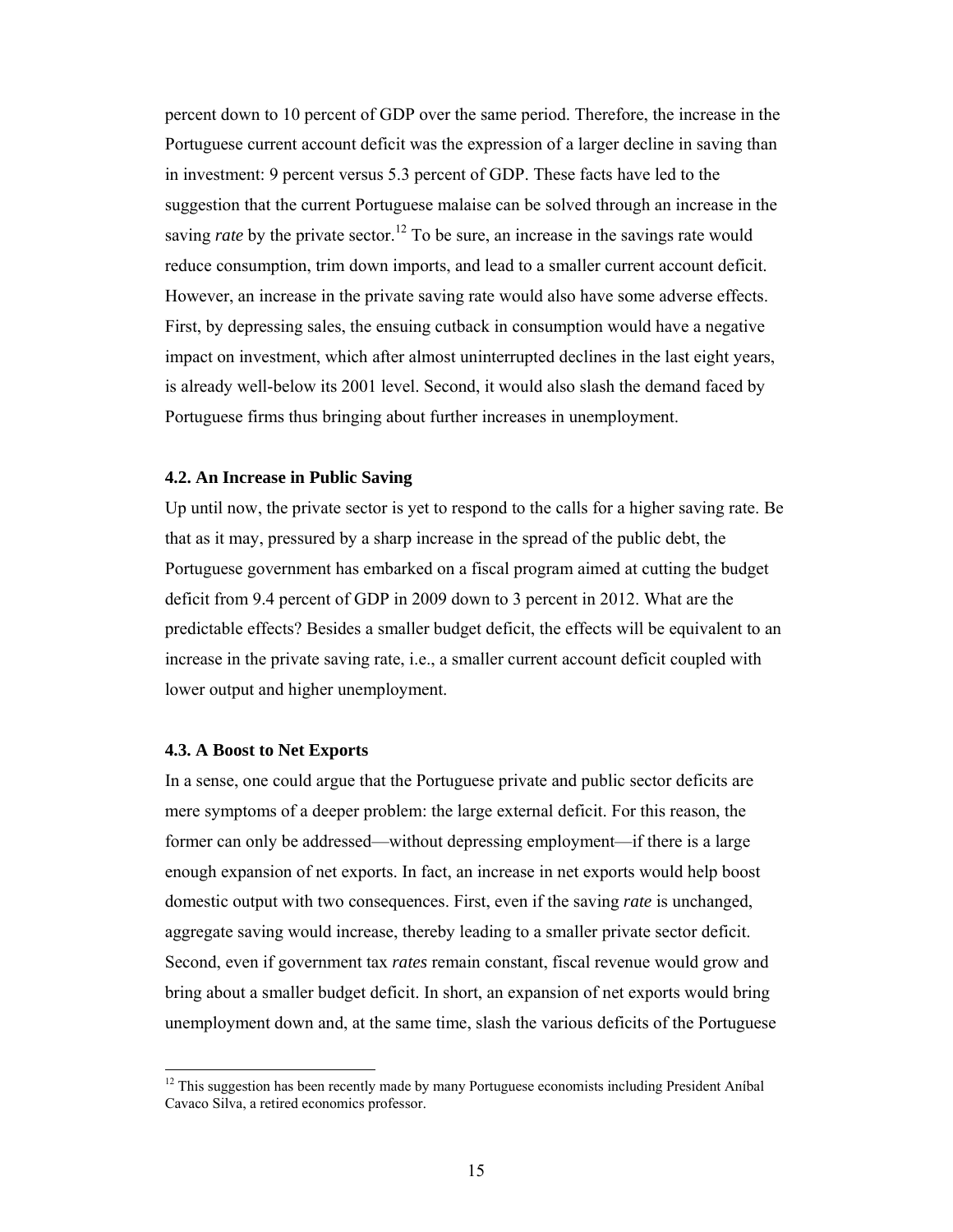economy. So, the crucial question for the Portuguese economy in the years ahead is this: how can a boost in net exports be engendered?

Figure 8 below depicts the Portuguese tradable sector. The horizontal price line results from the fact that the market price in a standard Portuguese tradable sector is determined by international competition in the EZ. The upward-sloping supply curve UCT reflects the fact that in a typical industry there is a spectrum of firms, ranging from the lowest-cost to the highest-cost firms.<sup>13</sup> In this setting, the size of the tradable sector is determined by the number of firms whose unit costs happen to be below the market price. This, in turn, has the following implication: an upsurge in net exports can only be achieved through cutbacks in its unit production costs.

Now, unit production costs can be reduced by increasing productivity and/or trimming down the prices of inputs. Blanchard (2007) recognizes the urgent need to enhance Portuguese productivity growth but he nevertheless notices that "productivity growth is unlikely however to increase overnight" (Blanchard 2007: 8). Hence, the only way to boost net exports in Portugal in the short to medium run is to slash the price of its inputs. This, in turn, can be done either through a long and painful "competitive disinflation" or through an "across-the-board" cut in nominal wages. The rest of the section discusses the likely consequences of these two policies.

### *4.3.1. Competitive disinflation*

 $\overline{a}$ 

The evidence shows that, even when faced with a prolonged period of high unemployment, Portuguese workers are reluctant to accept lower nominal wages. For example, since 2005 unemployment has stood above 7.5 percent and yet nominal wage growth has shown no signs of abating. From 2005 to 2009 annual nominal wage growth was equal to 3.3 percent, up from an average of 2.7 percent in the period 2002–04 when unemployment was below 6.8 percent. So, zero nominal wage growth is the most that may realistically be expected in Portugal in the years ahead. Now, in the current EZ low-inflation environment this constraint severely limits the speed at which Portuguese competitiveness can be refloated. Suppose that over the next years nominal wages in the EZ grow at the trend of the last decade, 2.4 percent, and that productivity growth in the

<sup>&</sup>lt;sup>13</sup> The height of the supply curve reflects the level of unit production costs—including the normal profit margin—of the successive firms.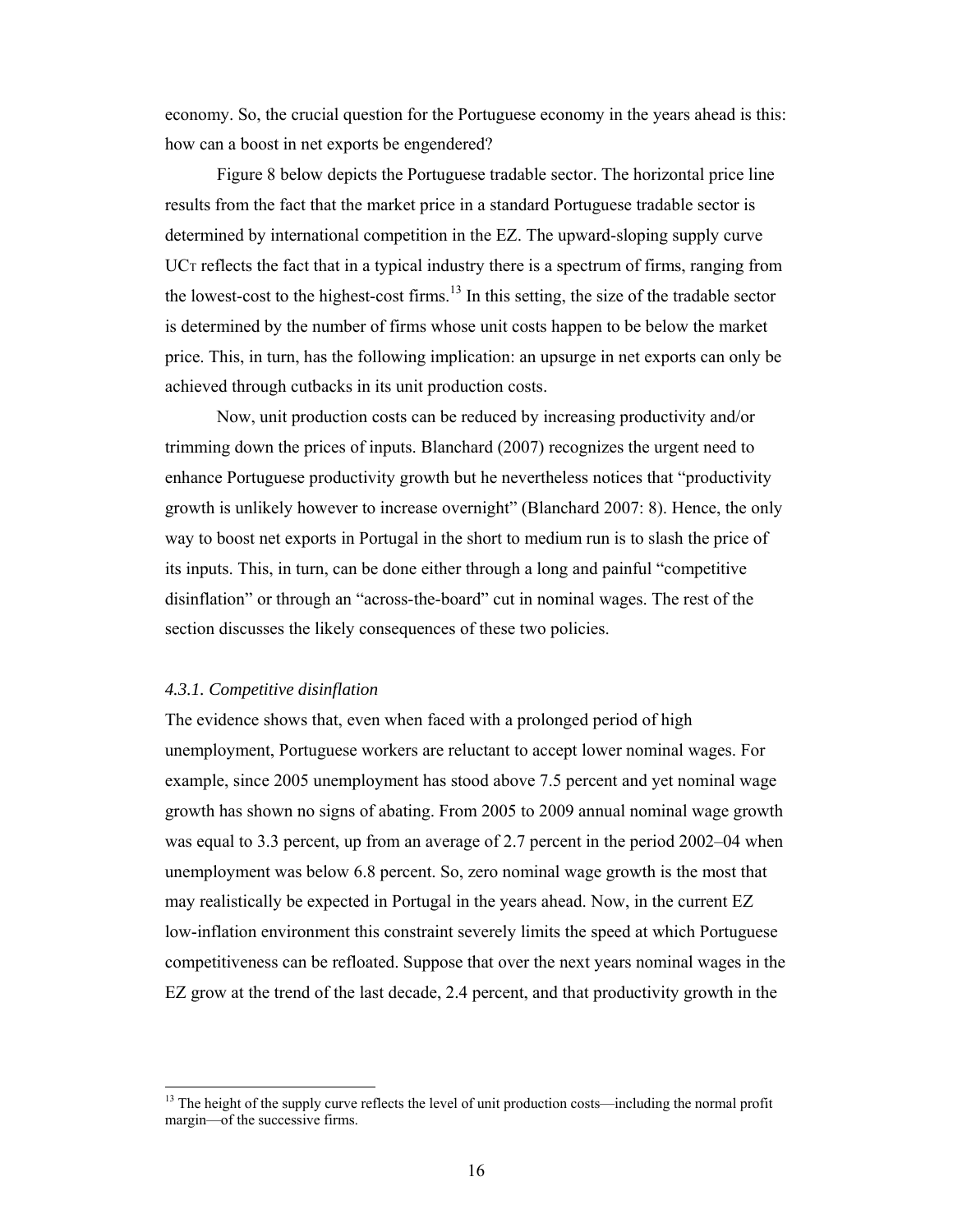Portuguese tradable sector is the same as in the  $EZ<sub>i</sub><sup>14</sup>$  then, zero wage growth in Portugal would lead to an improvement of competitiveness of only 2.4 percent a year. As a result, Portugal would have to endure about a decade of high unemployment until competitiveness improves, the current account deficit decreases, and vigorous output growth resumes.

#### *4.3.2. An "across-the-board" reduction in nominal wages*

Blanchard (2007) proposes an alternative way to regain competitiveness quickly by convincing workers to accept an "across-the-board" reduction in nominal wages—say, of 30 percent. Although reckoning this is almost an impossible task, he presents a sketch of the implications. First, he notes that "any decrease in nominal wages implies a smaller decrease in real (consumption) wages. Indeed, assume that tradable prices remain unchanged (determined by competition in the EZ), and that nontradable prices are set by a markup on wage cost" (Blanchard 2007: 16). Then, a decrease in nominal wages of 30 percent leads to a decrease in the price of nontrabables of 30 percent as well. Assuming further that the share of tradables is roughly 50 percent, this leads to a decline in the consumer price index of 15 percent, and thus to a reduction of real (consumption) wages of 15 percent: only *half* of the nominal decrease.

What would be the effects on the Portuguese economy? For simplicity, let us assume that *labor* and *nontradables* are the sole inputs used in the production of tradables. Then, a decline of 30 percent in both nominal wages and nontradable prices would reduce unit costs in the tradable sector by roughly 30 percent, thereby substantially increasing Portugal's relative competitiveness. Since the price of tradable goods is fixed by competition within the EZ, the number of viable firms in the Portuguese tradable sector would increase, thereby boosting net exports. This is captured in figure 8, where the nominal wage cut makes the upward-sloping unit cost curve  $(UCr)$  shift to the right, thus letting output in the tradable sector increase.

Arguably, a large cut in nominal wages and, hence, in nontradable goods prices could adversely affect domestic consumption and investment. This is because the Portuguese government and many Portuguese firms and households are heavily

<sup>&</sup>lt;sup>14</sup> From 1999 to 2008, productivity growth in Portugal and the EZ was similar, slightly less than 1 percent a year.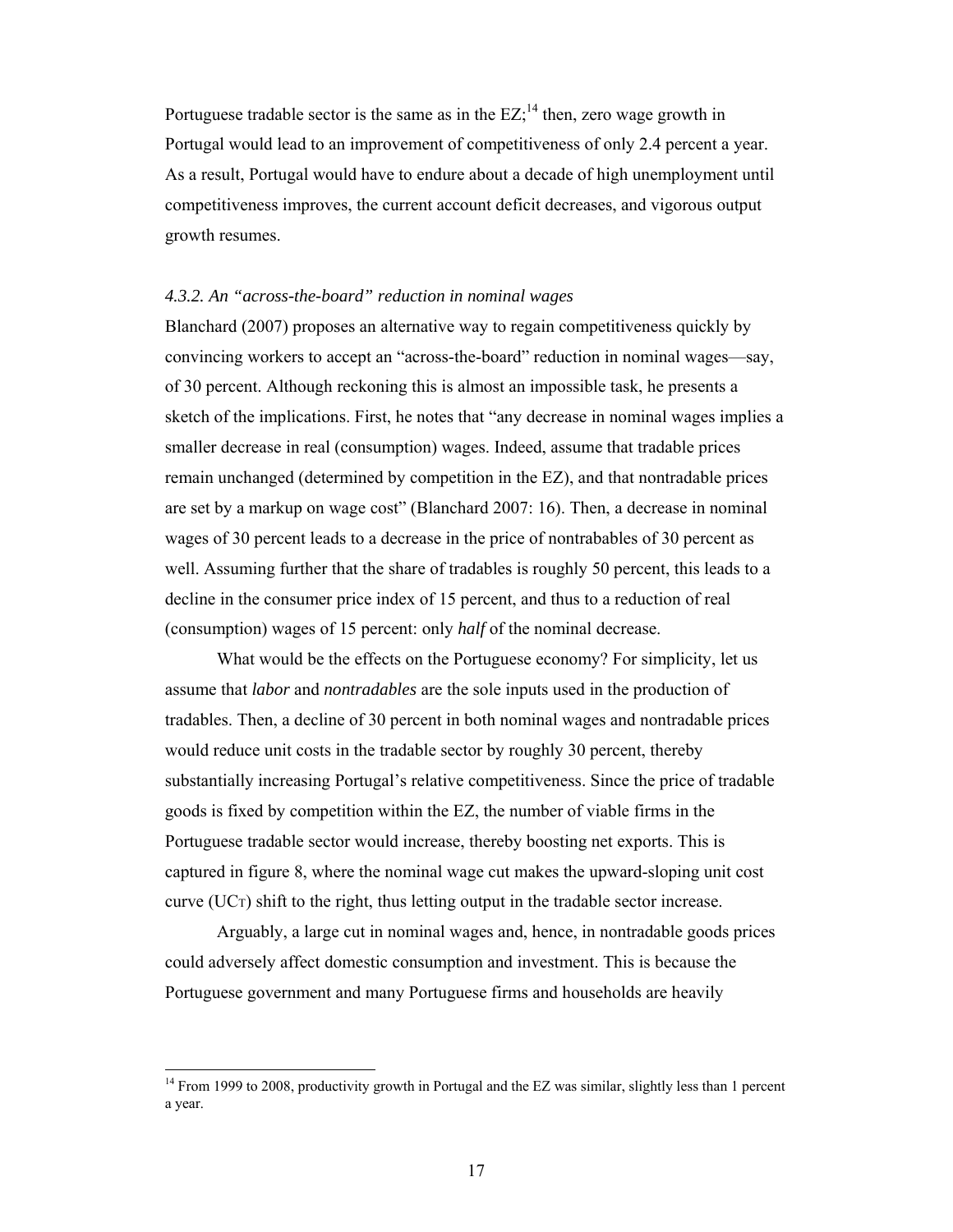indebted and, as result of it, are committed to debt payments fixed in *nominal* terms.<sup>15</sup> Hence, a 30 percent decline in nominal wages and the resulting fall in prices in the nontradable sector would make many indebted households and firms unable to honor their fixed debt payments. In turn, this could (at least partially) offset the demand stimulus coming from the expansion of the tradable sector.

Next, let us assume that the euro freely floats vis-à-vis other currencies so as to keep the EZ current account with the rest of the world in balance.<sup>16</sup> The crucial issue is that any improvement in relative competitiveness in an individual EZ country that is not achieved through an increase in productivity will—in the absence of real depreciation of the euro—be exactly offset by a worsening in the relative competitiveness of other EZ countries. In other words, changes in relative competitiveness not achieved through increases in productivity do *not* represent Pareto-improving changes for the EZ as a whole but constitute "zero-sum" games.<sup>17</sup> Another way of putting this is that changes in relative competitiveness within the EZ achieved by means of wage deflation entail a "fallacy of composition" whereby what holds for an individual country―that it can increase its net exports and expand employment in the tradable goods sector by cutting nominal wages—does not hold for the EZ as a whole. The reason is straightforward: if the nominal exchange rate of the euro floats freely to keep the EZ (global) current account roughly in balance, then an increase in net exports in any EZ country will be exactly matched by a decrease in net exports in other EZ countries. The adjustment of the exchange rate occurs since, as argued in Kregel (1999), any decrease in *average* unit labor costs in the EZ will lead to a nominal appreciation of the euro against other major

<sup>&</sup>lt;sup>15</sup> At the end of 2009, the total debt of households had reached 99.1 percent of GDP, the total debt of nonfinancial firms had risen to 151.3 percent of GDP, and government debt represented 76.8 percent of GDP (Bank of Portugal 2010). These debts add up to 327.2 percent of GDP. Who owns these debts? Slightly less than one-third of the total debt is owned by nonresidents. The rest comprises domestic savings in bonds and deposit accounts as counterparts.

<sup>&</sup>lt;sup>16</sup> This assumption is realistic since the current account of the EZ vis-à-vis the rest of the world has been broadly in balance ever since the launch of the EMU in 1999.

 $17$  By contrast, improvements in relative competitiveness in an (small) individual EZ economy that are achieved by virtue of an increase in productivity *do* represent Pareto-improving changes for the EZ as a whole. In that case, real (consumption) wages in the tradable goods sector would remain roughly constant, employment would expand due to the increase in net exports, and output in the EZ as a whole would increase. If the increase in relative competitiveness in an individual EZ economy is instead the result of nominal wage cuts, then real (consumption) wages in the export sector will decrease whereas, as before, employment in that sector will expand. As for the nontradable goods sector, an increase in productivity will bring about increases in real (consumption) wages (for workers in both the tradable and nontradable sector) whereas the impact on the level of employment in that sector is *a priori* uncertain. Finally, a cut in wages in the nontradable goods sector will lead to a decrease and an increase in real (consumption) wages in the nontradable and the tradable goods sector, respectively, the effect on employment in the nontradable goods sector being also uncertain.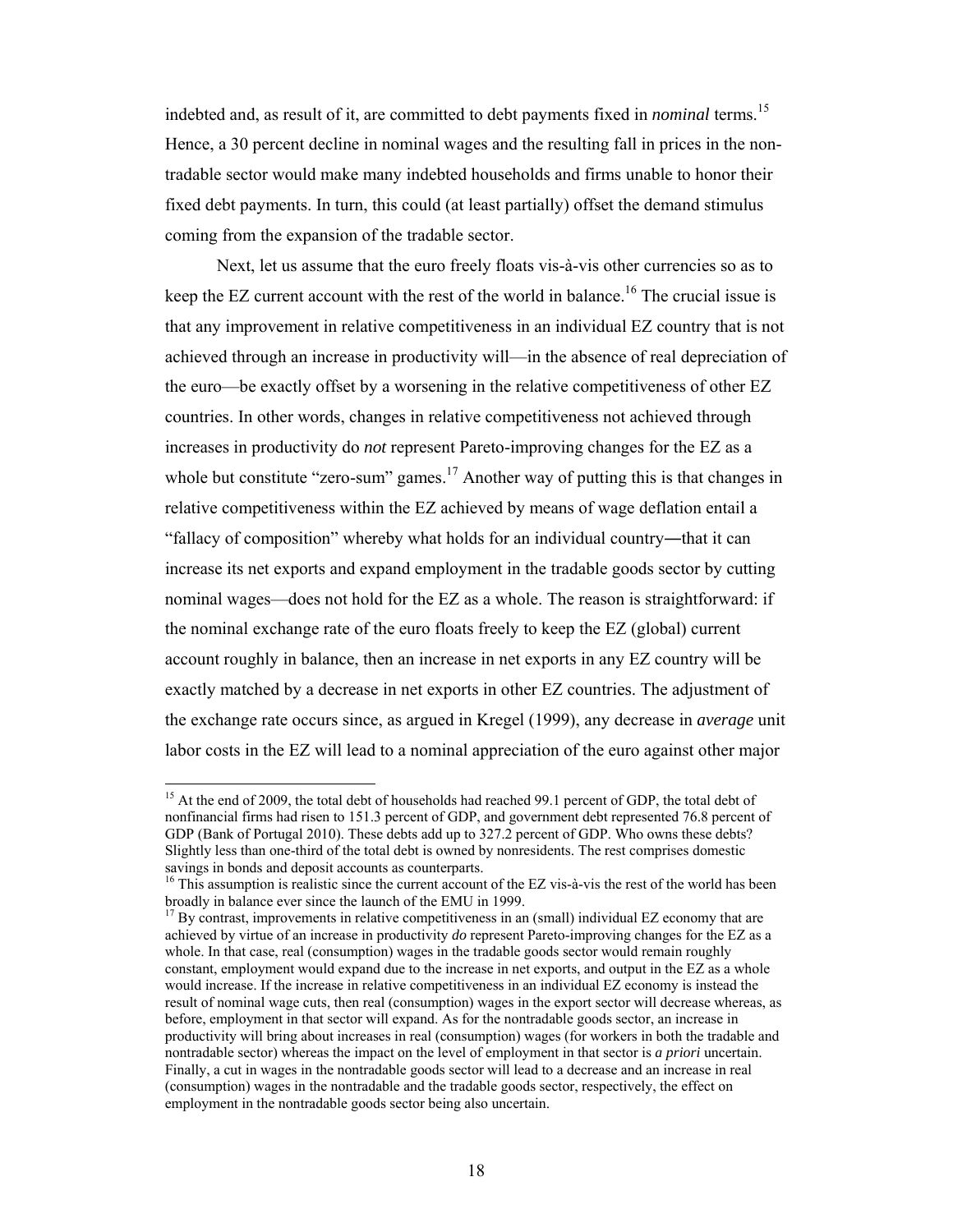currencies so that the real effective exchange rate remains roughly *constant*. Finally, if EZ countries set about increasing their competitiveness by cutting wages then the benefit to any individual country is likely to be meager since other EZ countries will predictably replicate this policy. Whether such policy would be beneficial for the EZ as a whole is discussed below.

From the previous discussion it follows that the crucial issue when gauging the viability of an (export-led) growth strategy for the EZ as a whole based on nominal wage deflation is whether or not nominal appreciations of the euro will *offset* decreases in unit labor costs (measured in euros) so as to maintain the real effective exchange rate constant. If so, decreases in nominal wages either in individual countries or across the EZ will not lead to increases in net exports for the EZ as a whole. Here, we can only conjecture. For instance, Zemanek, Belke, and Schnabl (2009: 31) argue that wage deflation in EZ deficit countries will increase the international competitiveness of Europe as a whole. Thus, they implicitly assume that decreases in unit labor costs in EZ countries will *not* be offset by nominal appreciations of the euro. By contrast, it has been argued that the ECB has an ideological objection to building stores of US dollars and that the outcome is that the "euro is overvalued and exporters cannot achieve the necessary growth that is required to boost the domestic economies" (Mitchell and Muysken 2006: 6). These authors propose that the ECB should acquire large quantities of US dollars reserves to support the EZ export sector. In other words, to them, the viability of an "export-oriented" growth strategy hinges on whether or not the ECB is willing to engineer a real depreciation of the euro.<sup>18</sup>

A formal analysis of this issue is addressed in Godley and Lavoie (2007) who perform a simulation exercise in a stock-flow consistent model with three economies (two EZ countries and the United States) and two currencies (the US dollar and the euro) where output is demand-determined. Their results suggest that decreases in unit labor costs in individual EZ economies will tend to be offset by nominal appreciations of the euro, thus leaving the real exchange rate roughly constant. In particular, they simulate the impact on the relative income levels of the three economies (the US economy and two EZ economies) of an increase in the import propensity in one of the EZ economies. They find that, after an initial and temporary increase, the US GDP

<sup>18</sup> However, as Arestis and Sawyer (2006) point out, targeting the exchange rate would require *direct*  intervention by the ECB in the exchange markets and, therefore, this would require a broadening of its mandate to allow it to pursue an exchange rate target that is conducive to employment growth in the EZ.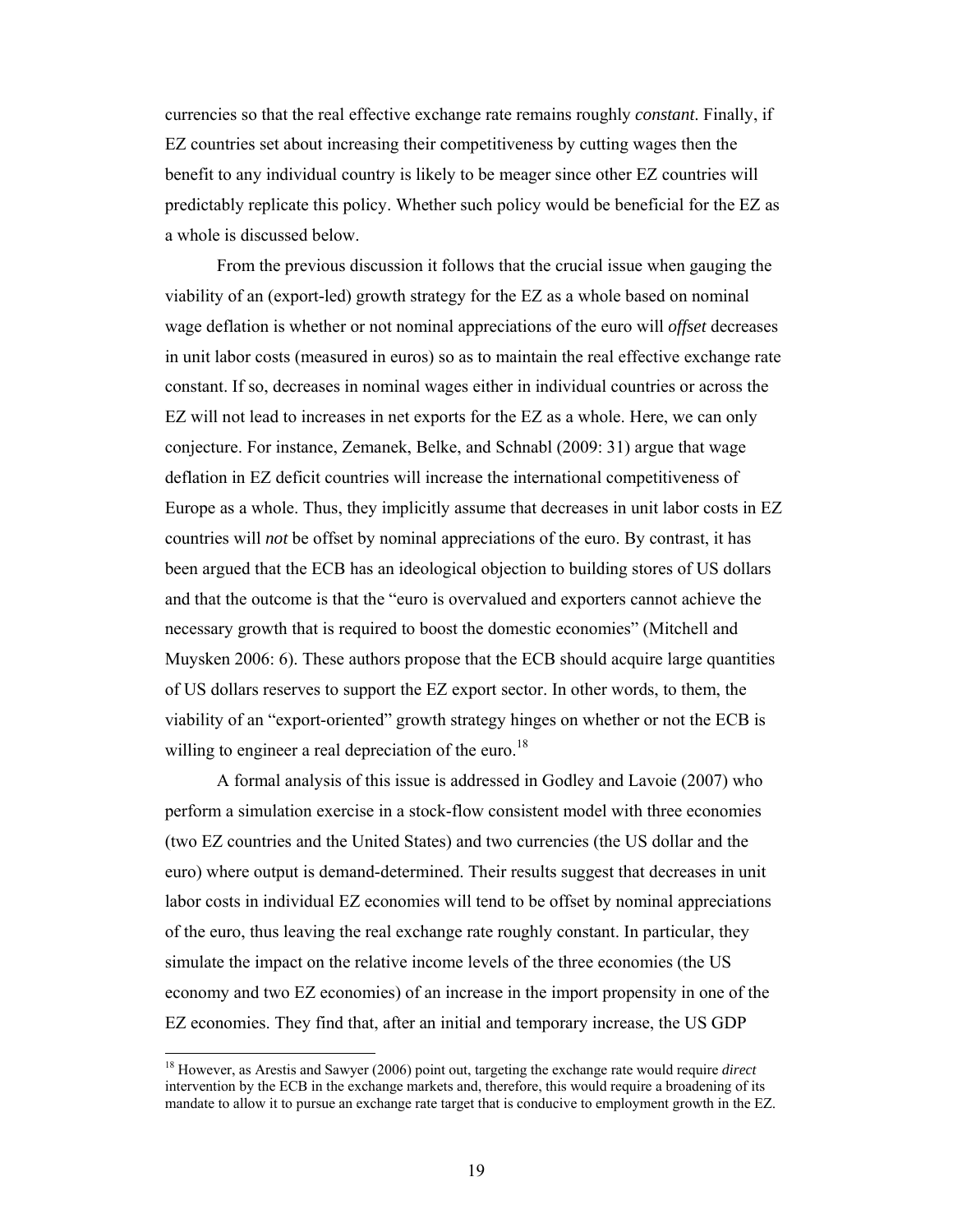settles at the initial level in the new stationary-state owing to the relative appreciation of the US dollar vis-à-vis the euro. Crucially, they find that, owing to the relative depreciation of the euro, the GDP of the EZ economy whose import propensity initially increased settles at a *lower* level whereas the GDP of the other EZ economy settles at a higher level. Importantly, this exercise suggests that, were the import propensity of an individual EZ economy to decline due, for instance, to a decline in its nominal wage costs, there would be a relative (nominal) appreciation of the euro vis-à-vis the US dollar so that, in the new stationary state, the GDP of the EZ economy whose import propensity initially decreased would settle at a higher level, whereas the GDP of the other EZ economy would settle at a *lower* level. In other words, the decline in nominal wages in an individual EZ economy does not lead to an increase in the GDP of the EZ as a whole but only redistributes a given level of output between the two EZ economies.

#### **5. INSTITUTIONAL REFORM OF THE EMU**

 $\overline{a}$ 

As illustrated in figure 9 below, by participating in the process of financial and monetary integration in Europe, southern EZ countries were led into increasing current account deficits with *no* mechanism guaranteeing their subsequent correction. In the mid-1990s, these countries were much poorer and had much lower capital per worker than northern EZ countries. As a result, the expected returns on investment were higher in the south and led to an expansion in investment financed by northern savings. To a greater extent, the south stepped up consumption, financed by northern savings, in anticipation of higher income growth. Thus, southern EZ countries ran large current account deficits whereas northern EZ countries ran large current account surpluses (Blanchard and Giavazzi 2002: 148).

Now, the completion of this process ought to involve a subsequent future period in which southern countries switched from net importers to net exporters and thereby paid the accumulated debts.<sup>19</sup> Which mechanisms were supposed to bring about this switch? The new invested capital would boost productivity growth—supposedly in the *tradable* sector—and thereby enhance competitiveness and net exports. If that boost in productivity happened to be insufficient, relative nominal wages would fall so as to

<sup>&</sup>lt;sup>19</sup> In a similar vein, Stockhammer (2011) argues that the peripheral EZ countries can only solve their public debt problems in the coming years if there is a change in German current account surpluses.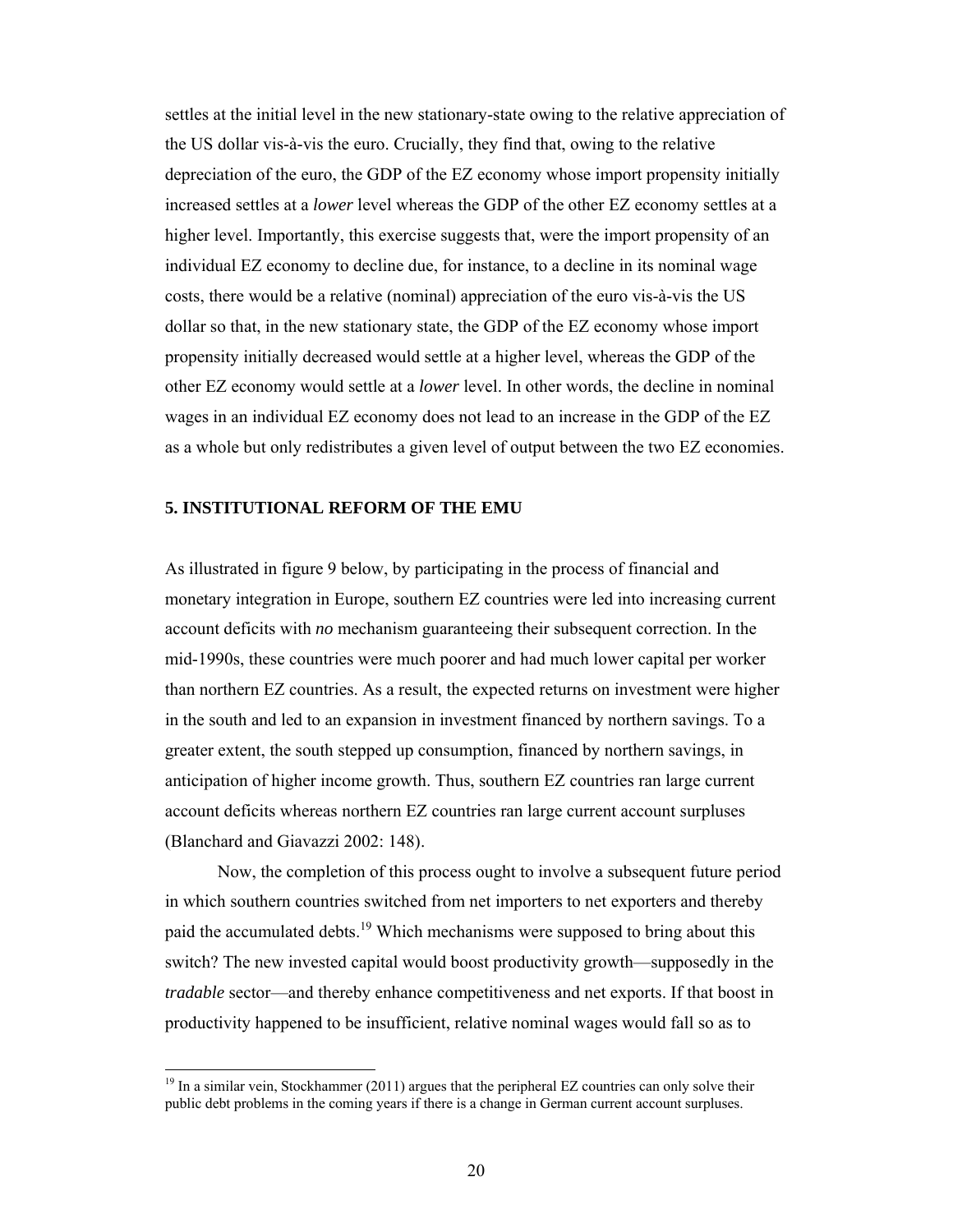improve competitiveness further and generate the net exports needed to pay the accumulated debts.

In practice, however, these mechanisms have not operated. To begin with, the current account deficits of the south reflected mainly increases in private consumption in anticipation of higher future incomes and not the upsurges in investment which were supposed to generate the needed increase in relative competitiveness. Hence, instead of catching-up, productivity in the south drifted below that of the north (see figure 10). Secondly, most of the increase in investment in the south went into *nontradable* sectors and thus hardly led to a significant increase in either productivity or productive capacity in the tradable goods sectors. Finally, at least in some countries, the financial inflows during the *supposed* convergence process boosted domestic demand and output in the south above full employment. As a result, inflation in the south rose relative to the north and, thus, competitiveness in the south declined relative to the north (in the case of Portugal, see figure 4).

If southern countries had not joined the EZ their big current account deficits would have by now led to the large exchange rate depreciation needed to boost their competitiveness and switch their current accounts into surpluses. In theory, the same could be achieved through equivalent declines in wages. Yet, wages exhibit downward nominal rigidity and, hence, unit costs have for several years remained too high in the south and too low in the north, preventing the correction of the imbalances between the two regions. What can be done? In what follows, we make two suggestions: imposing a ceiling on current account imbalances—either deficits or surplus—of individual EZ countries and raising the inflation target of the ECB.

#### **5.1. Imposing Ceilings on Current Account Imbalances of Individual Countries**

As we have just seen, the process of financial and monetary integration led to increasing current account imbalances in Europe with *no* mechanism guaranteeing their subsequent correction. This has caused a tremendous disturbance in the southern economies of the EZ, which now face a long period of stagnation. We believe that a simple rule, had it been adopted ten or fifteen years ago, could have prevented the developments that have led to the situation southern EZ countries (and Ireland) are now locked in. Specifically, instead of imposing strict limits on budget deficits as the "Stability and Growth Pact" (S&GP hereafter) currently does, we believe that a more sensible policy would have been to impose legally-binding ceilings on *current account* imbalances—deficits or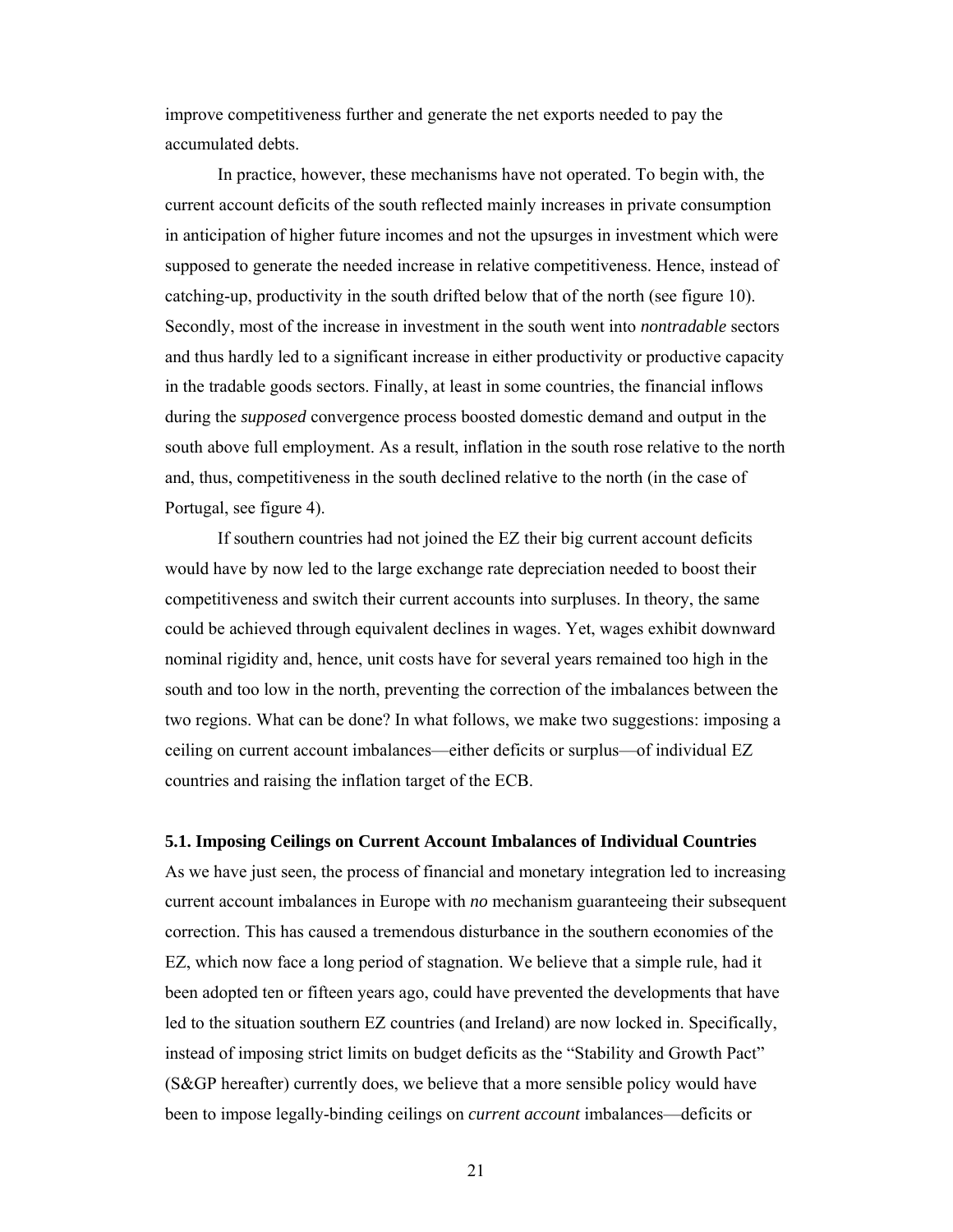*surplus*—of individual EZ countries.<sup>20</sup> We may even argue that if this rule were implemented *now*, the current imbalances in the EZ would probably be corrected without any significant economic distress—either in the north or in the south of Europe. The rest of this section explains why.

 Pressured by the steep increases in the spreads on their sovereign debt, southern EZ countries are currently implementing fiscal programs aimed at cutting their budget and, implicitly, their external deficits. As explained above, fiscal consolidation will help reduce their current account deficits at the expense of raising unemployment even further. However, and importantly, the reduction in imports of the south from the north―*exports of the north to the south*―will also depress output and employment in the north. Is there an alternative? At the moment, expansionary fiscal policy in the south is clearly *not* a viable option since compliance with the S&GP precludes it. By contrast, expansionary fiscal policy in the north (at least in some countries) is a viable option. Such policy would boost demand and output in the north but this, in turn, would increase imports of the north from the south, and thus reduce the northern current account surplus. Finally, the increase in imports of the north from the south―*exports of the south to the north*―would raise output and employment in the south and, at the same time, diminish its current account deficit. In sum, restrictive fiscal policy in the south coupled with expansionary fiscal policy in the north could curb the present current account imbalances without depressing output and employment across it. Hence the question: What could lead the north to implement expansionary fiscal policies? If they faced an upper limit for their current account surplus of (say) 2 percent, they would have no alternative. $21$ 

Unfortunately, this solution is unlikely to be adopted in the foreseeable future. In addition to the constraints imposed by the S&GP, Germany has recently adopted the socalled "debt brake" whereby the nation is limited to federal government budget deficits of no more than 0.35 percent of GDP from 2016 (Proissl 2010). According to this law, the German government can only violate the deficit threshold in case of deep recessions

 $20$  To the best of our knowledge, a similar proposal has been suggested in Brecht et al. (2010).

 $21$  It could be objected that, if surplus countries adopt an expansionary fiscal policy stance as proposed above, they might reach full employment before their current account balances exhibit a deficit thus jeopardizing the intra-EMU imbalances correcting mechanism proposed above. However, if that were the case, the emergence of wage inflation in surplus countries would tend to make their relative competitiveness worsen and this would eventually lead to an improvement in deficit countries' relative competitiveness.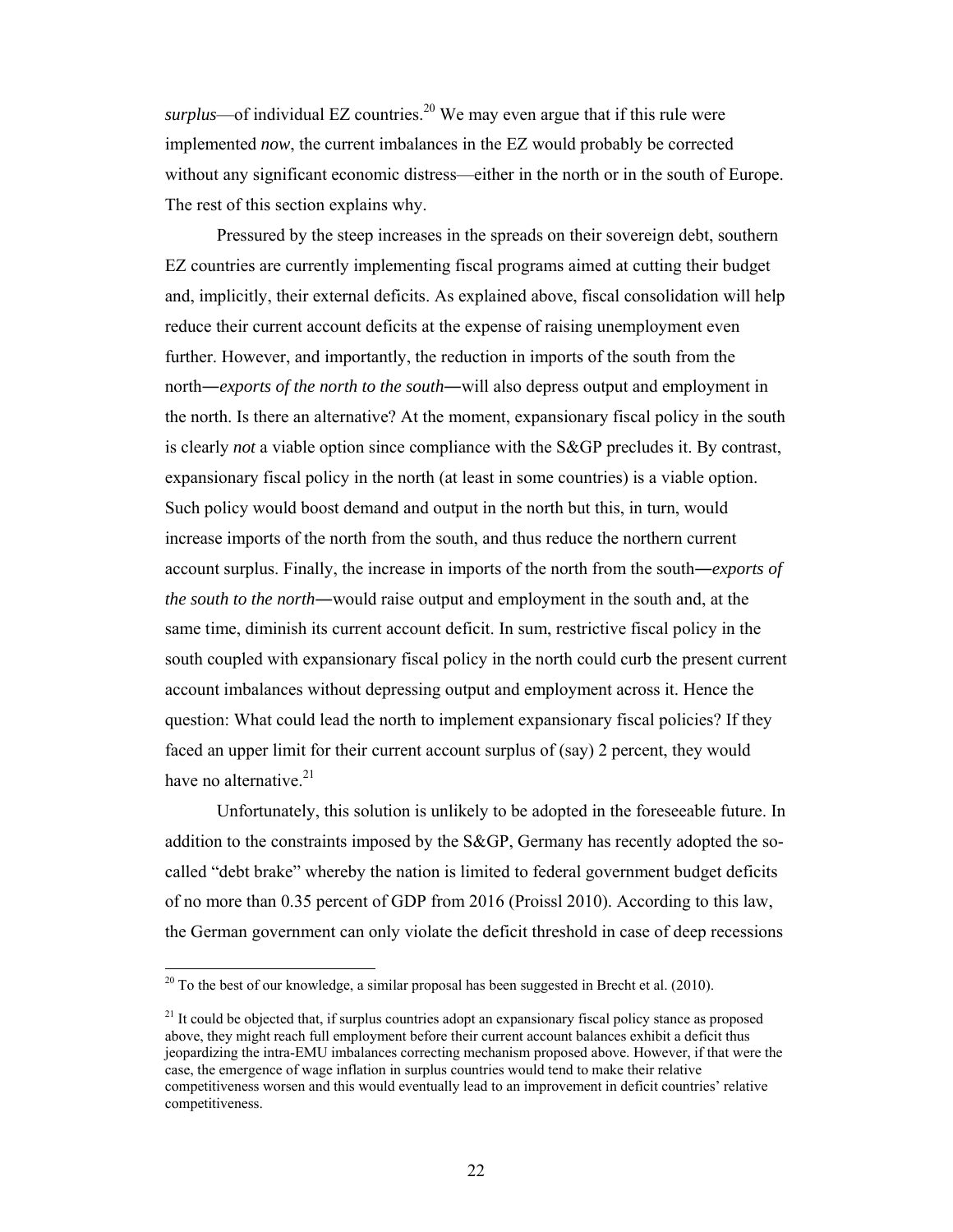and natural disasters and always provided there is a two-thirds majority in Parliament. Thus, the "debt brake" severely restricts the German government ability's to run deficits and will predictably prevent this proposal from even being considered.

#### **5.2. Raising the Inflation Target of the ECB**

As is well-known, real wages tend to grow in line with productivity in the long run. Productivity growth in the EZ has been close to 1 percent since 1999. If this growth rate continues over the next decade, real wages in the EZ will probably also grow at an annual rate of 1 percent. With average inflation in the EZ remaining at the current 2 percent, this means that nominal wages in the EZ will tend to grow on average at 3 percent per year. But the high unemployment rates may *halt* nominal wage growth in southern EZ countries. Hence, if the required relative nominal wage reduction in these countries is equal to about 30 percent, then the necessary period of high unemployment in the south will be about 10 years.

What would happen if the ECB decided to raise its inflation target up to (say) 5 percent? Average nominal wage growth in the EZ would now increase from 3 to 6 percent per year. Again, if nominal wage growth in the south were equal to zero, then the reduction of relative nominal wages in the south would now accelerate from 3 to 6 percent a year and, consequently, the required period of high unemployment in the south would decrease from 10 to 5 years.<sup>22</sup> Sadly enough, as in the case of the ceilings on current account imbalances, this proposal faces a serious obstacle. Article 127 of the Treaty of Lisbon states that the primary objective of the ECB shall be to maintain price stability and that one of the basic tasks of the ECB is to define and implement the monetary policy of the Union. In turn, the Governing Council of the ECB clarified in 2003 that it aims to maintain inflation rates below but close to 2 percent over the medium term (ECB 2004: 51). Thus, under the current institutional setting, the ECB *independently* decides the quantitative definition of price stability as enshrined in the Treaty. It is unlikely that the ECB will accept to revise its inflation target upward to help "grease the wheels" of labor markets in troubled EZ countries.

 $22$  Palley (2006) provides a formal analysis of the impact of increases in the target inflation rate of the central bank in a non-optimum currency area such as the EZ. He shows that the formation of a nonoptimal currency area shifts the Phillips curve to the right and worsens the inflation-unemployment tradeoff. He concludes that optimal monetary policy requires, in this setting, a *higher* target inflation rate.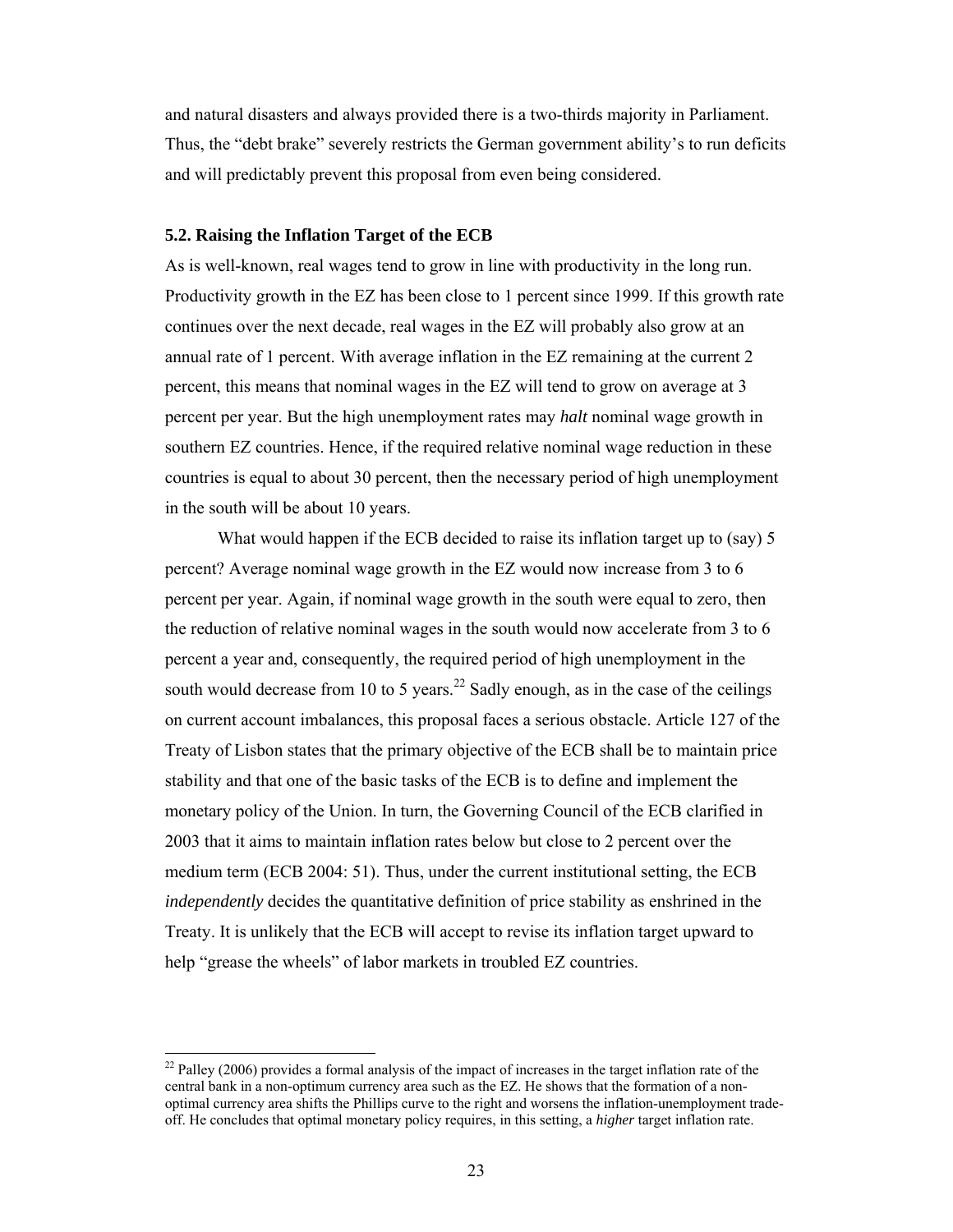## **6. SUMMARY AND CONCLUSION**

The dramatic sovereign debt crisis currently afflicting the Mediterranean EZ countries and Ireland has brought to the fore the rising heterogeneity observed within the EZ. As some studies emphasize, there has been a persistent loss in international competitiveness for the Mediterranean EZ countries (Greece, Italy, Portugal, and Spain) vis-à-vis Germany since the launch of the euro in 1999. In turn, this situation has translated into large current account deficits being exhibited by these countries along with high levels of indebtedness by both the private and public sector. Furthermore, the integration of these countries into the EZ has so far consisted essentially of an intense process of financial integration whereby they have financed their current account deficits by increasing their indebtedness vis-à-vis core EZ countries like Germany. Having embarked upon ambitious fiscal consolidation and unpopular structural reforms these countries currently face a painful decade of stagnation and high unemployment. The purpose of this study was to evaluate the growth prospects within the EMU for Portugal. In the process, we made two proposals for institutional reform of the EMU with a view to restoring economic growth across the EZ. Our main conclusion is that, in the absence of deep institutional reform in the EMU, growth prospects for Portugal are dim and so leaving the EZ currently represents a serious political option for Portugal.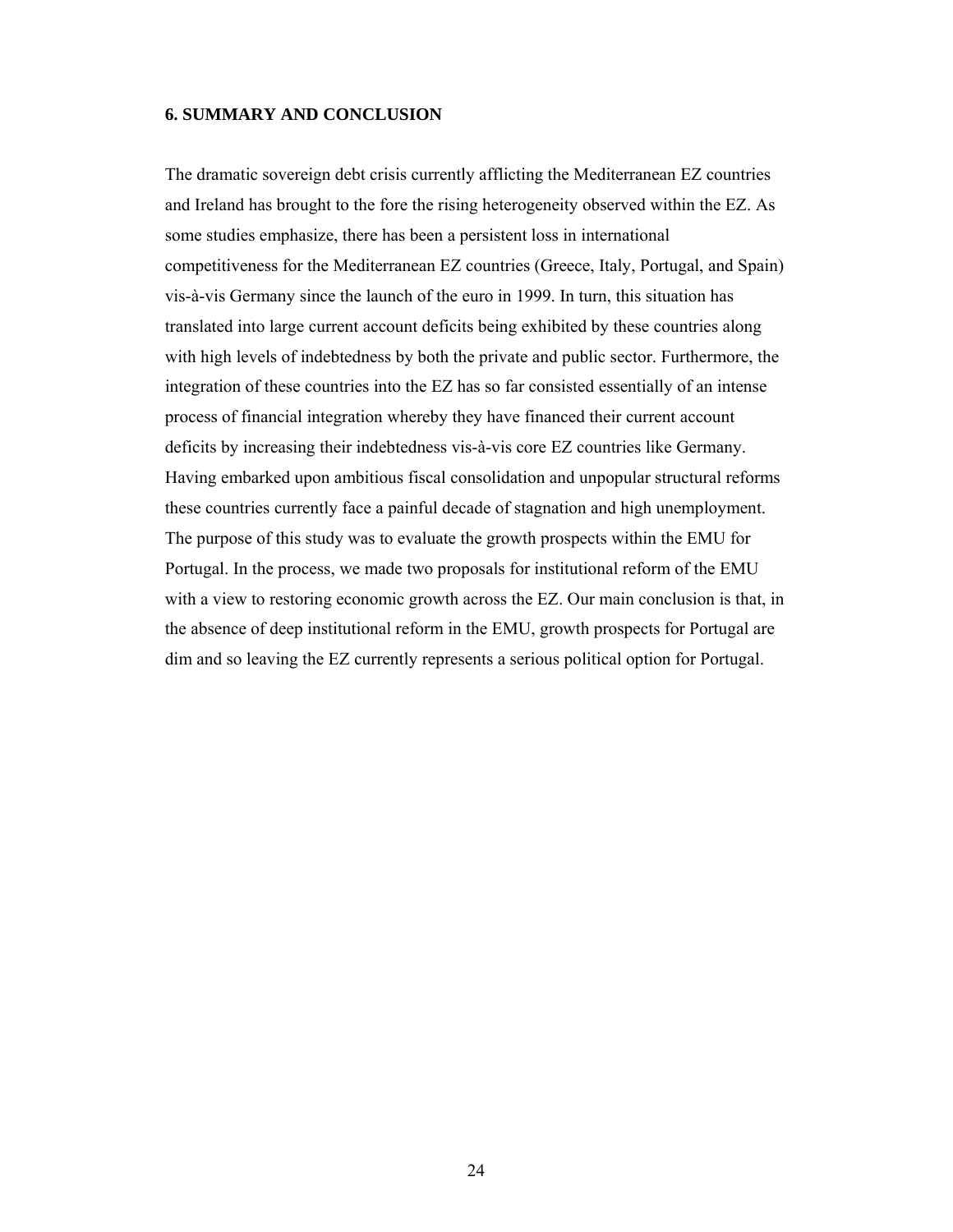#### **REFERENCES**

- Ahearne, A., and J. Pisani-Ferry. 2006. "The Euro: Only for the Agile." *Bruegel Policy Brief*, Issue 2006/01, February.
- Ahearne, A., B. Schmitz, and J. von Hagen. 2008. "Current Account Imbalances in the Euro Area." in A. Aslund and M. Dabrowski (eds.), *Challenges of Globalization*. Washington, DC: Peterson Institute for International Economics, Center for Social and Economic Research.
- Arestis, P., and M. Sawyer. 2006. "Alternatives for the Policy Framework of the Euro." in W. Mitchell, J. Muysken, and Tom van Veen (eds.), *Growth and Cohesion in the European Union*. Cheltenham, UK: Edward Elgar.
- Bank of Portugal. 1997. *1996 Annual Report.* Lisbon: Bank of Portugal.
- Bank of Portugal. 2005. *2004 Annual Report.* Lisbon: Bank of Portugal.
- Bank of Portugal. 2007. *2006 Annual Report.* Lisbon: Bank of Portugal.
- Bank of Portugal. 2009a. *2008 Annual Report.* Lisbon: Bank of Portugal.
- Bank of Portugal. 2009b. *A Economia Portuguesa no Contexto da Integração Económica, Monetária e Financeira*. Lisbon: Departamento de Estudos Económicos.
- Bank of Portugal. 2010. *2009 Annual Report.* Lisbon: Bank of Portugal.
- Blanchard, O. 2007. "Adjustment within the euro. The difficult case of Portugal." *Portuguese Economic Journal* 6: 1–21.
- Blanchard, O., and F. Giavazzi. 2002. "Current Account Deficits in the Euro Area: The End of the Feldstein-Horioka Puzzle?" *Brookings Papers on Economic Activity* 2: 147–209.
- Brecht, M., T. Slike, T. van Treeck, and A. Truger. 2010. "Squaring the circle in Euroland? Some remarks on the Stability and Convergence Programmes 2010– 2013." Working Paper 3. Düsseldorf: Macroeconomic Policy Institute at the Hans Boeckler Foundation.
- Bureau of Labor Statistics, International Labor Comparisons homepage. Available at: http://www.bls.gov/web/ichcc.supp.toc.htm
- Cabral, M. 2010. "Portugal exporta cada vez mais services." *Jornal de Negócios,* April 22.
- Constâncio, V. 2010. "Perspectivas sobre a Economia Portuguesa." Slides presented at the Fifth Conference of the Bank of Portugal—Desenvolvimento Económico Português no Espaço Europeu, May 14.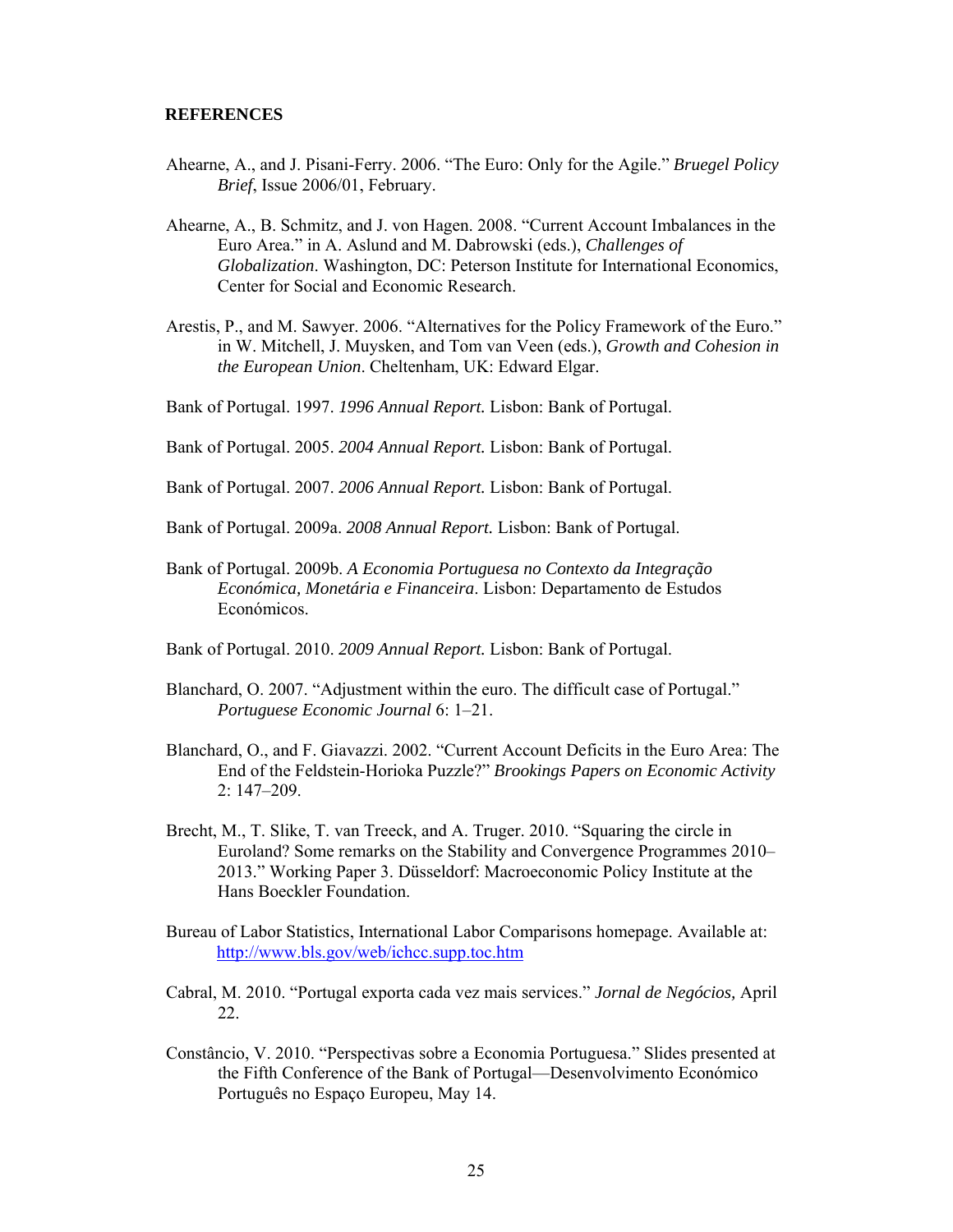European Central Bank (ECB). 2004. *The Monetary Policy of the ECB.* Frankfurt: ECB.

- Frankel, J.A., and A.K. Rose. 1998. "The Endogeneity of the Optimum Currency Area Criteria." *Economic Journal* 108(449): 1009–25.
- Godley, W., and M. Lavoie. 2007. "A simple model of three economies with two currencies: the eurozone and the USA." *Cambridge Journal of Economics* 31(1): 1–23.
- Holinski, N., C. Kool, and J. Muysken. 2010. "Origins of persistent macroeconomic imbalances in the euro area." RM/10/026. Maastricht: Maastricht University School of Business and Economics.
- International Monetary Fund. 2010. "Portugal." Staff Report for the 2009 Article IV Consultation, December. Washington, DC: International Monetary Fund.
- Kenen, P.B. 1999. "The Outlook for EMU." *Eastern Economic Journal* 25(1): 109–15.
- Kregel, J.A. 1999. "Currency Stabilization through Full Employment: Can EMU Combine Price Stability With Employment and Income Growth?" *Eastern Economic Journal* 25(1): 35–47.
- Lane, P.R. 2006. "The Real Effects of European Monetary Union." *Journal of Economic Perspectives* 20(4): 47–66.
- Lapavitsas, C., A. Kaltenbrunner, D. Lindo, J. Michell, J.P. Painceira, E. Pires, J. Powell, A. Stenfors, and N. Teles. 2010. "Eurozone Crisis: Beggar Thyself and Thy Neighbour." Research on Money and Finance *Occasional Report*, March. Available at: www.researchonmoneyandfinance.org.
- Mitchell, W., and J. Muysken. 2006. "The Brussels-Frankfurt Consensus: An Answer to the Wrong Question." in W. Mitchell, J. Muysken, and T. van Veen (eds.), *Growth and Cohesion in the European Union*. Cheltenham, UK: Edward Elgar.
- Palley, T.I. 2006. "Currency Unions, the Phillips Curve, and Stabilization Policy: Some Suggestions for Europe." *Intervention: Journal of Economics* 3(2): 351–69.
- Proissl, W. 2010. "Why Germany Fell Out of Love with Europe." *Bruegel Essay and Lecture Series*, July.
- Santos Silva, J.M.C., and S. Tenreyro. 2010. "Currency Unions in Prospect and Retrospect." Discussion Paper 986. London: Centre for Economic Performance, London School of Economics and Political Science.
- Stockhammer, E. 2011. "Peripheral Europe's Debt and German Wages. The Role of Wage Policy in the Euro Area." Research on Money and Finance *Discussion Paper* 29. Available at: www.researchonmoneyandfinance.org.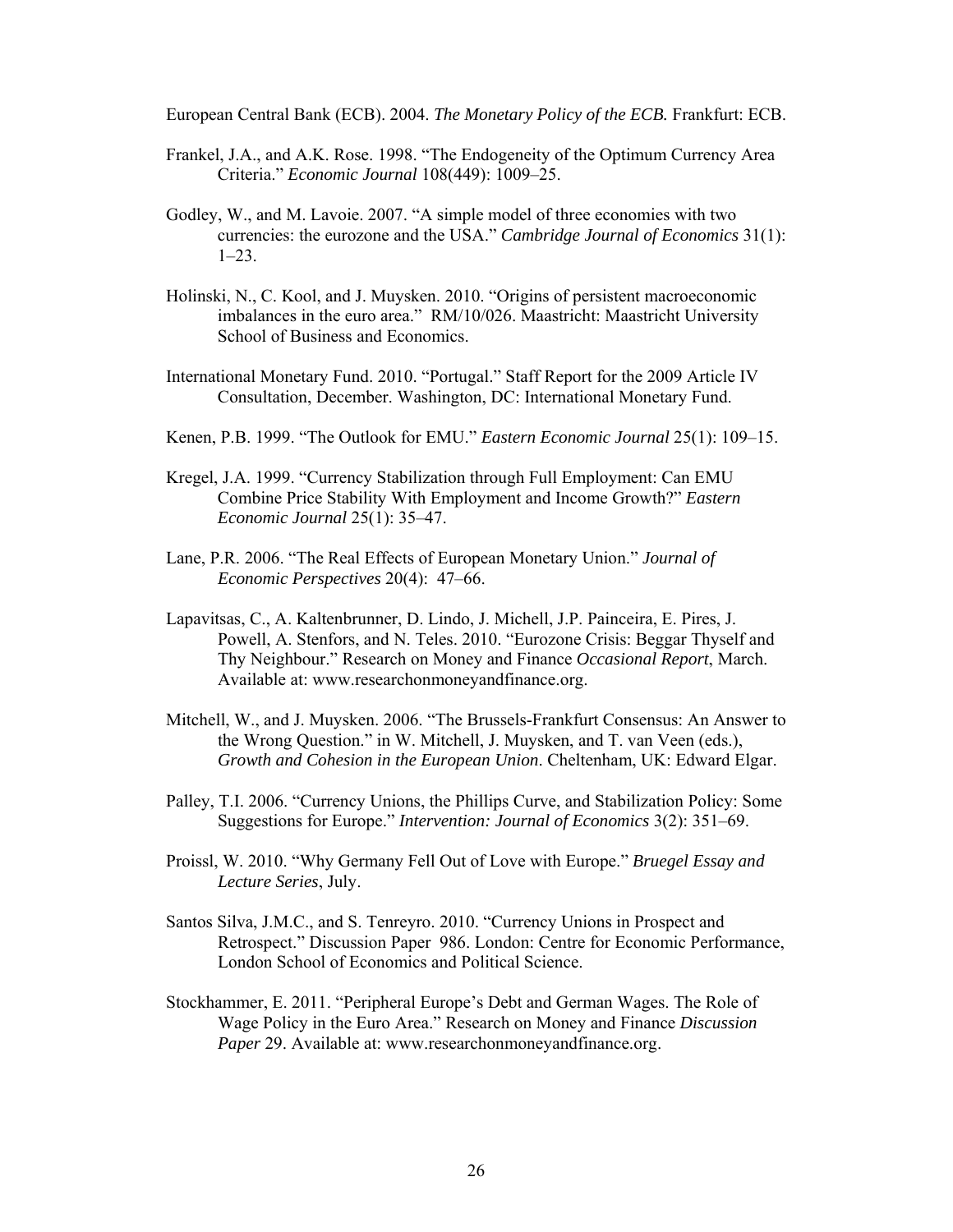Zemanek, H., A. Belke, and G. Schnabl. 2009. "Current Account Imbalances and Structural Adjustment in the Euro Area: How to Rebalance Competitiveness." *CESifo Working Paper* 2639. Available at: www.CESifo-group.org/wpT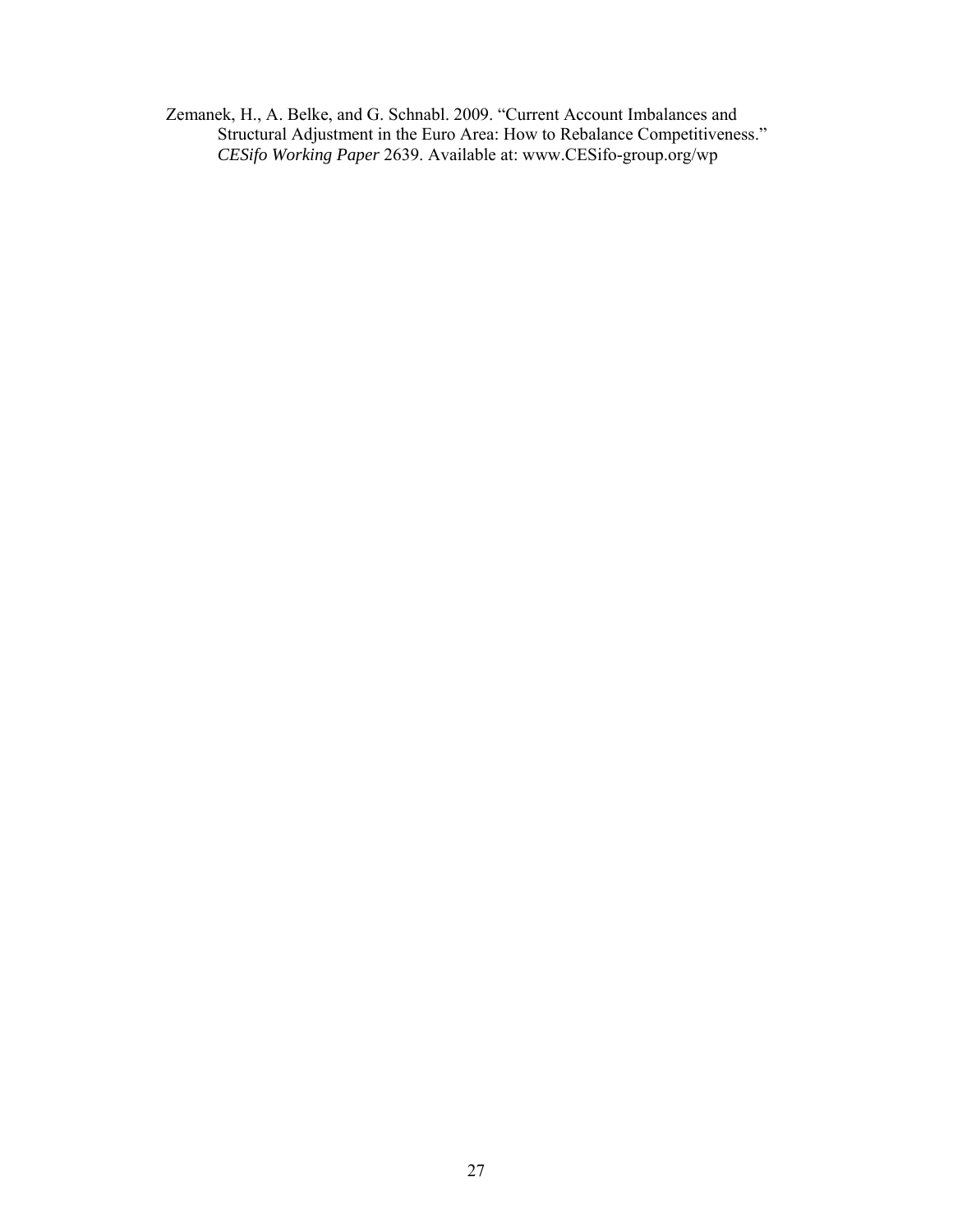## **FIGURES AND TABLES**

**Figures** 





**Source:** Bank of Portugal (2010: 181)





**Source:** Bank of Portugal (2010: 176)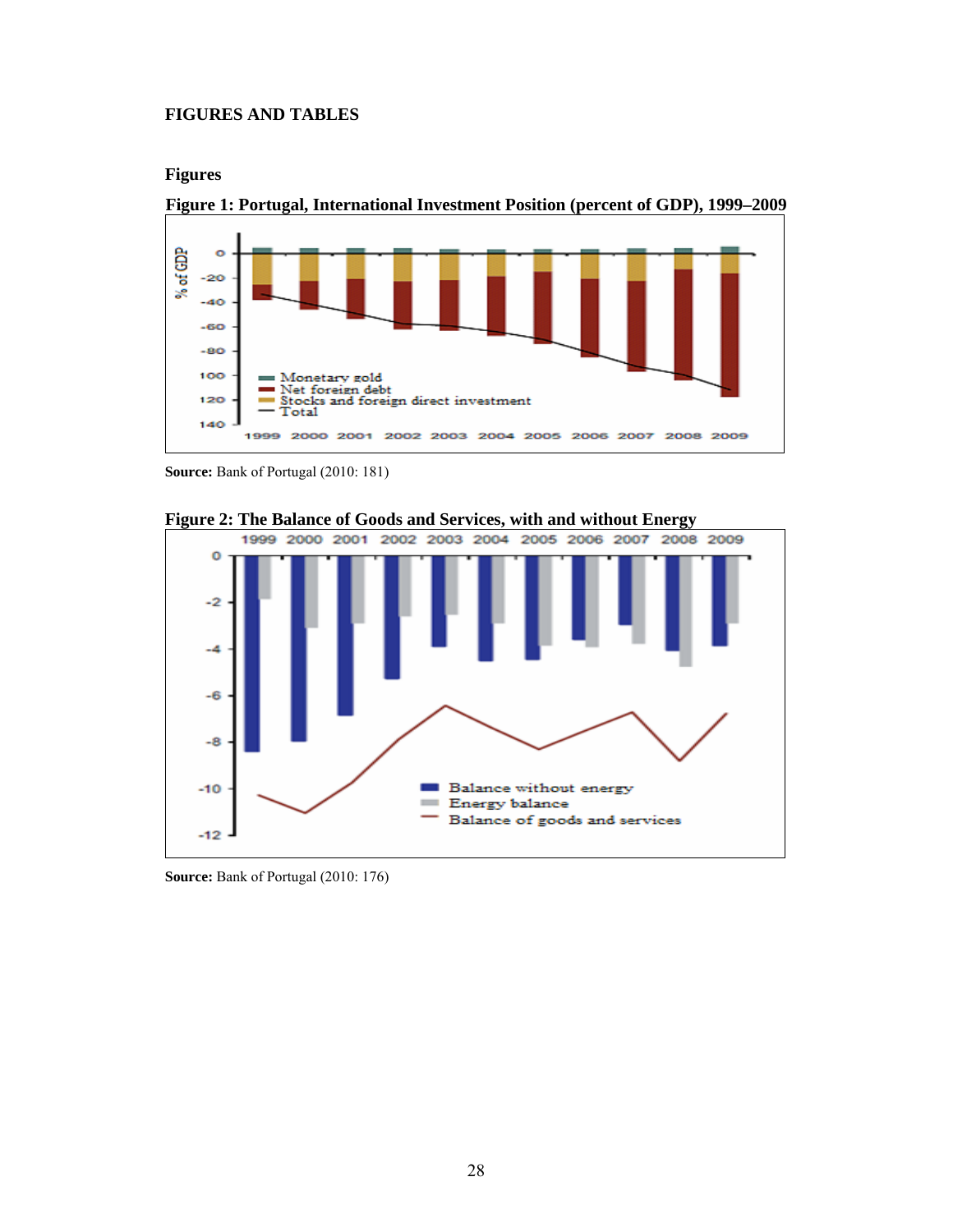

**Figure 3: REER based on HIPC and ULC, 1995–2008** 

 **Source:** IMF (2010)





**Source:** Constâncio (2010)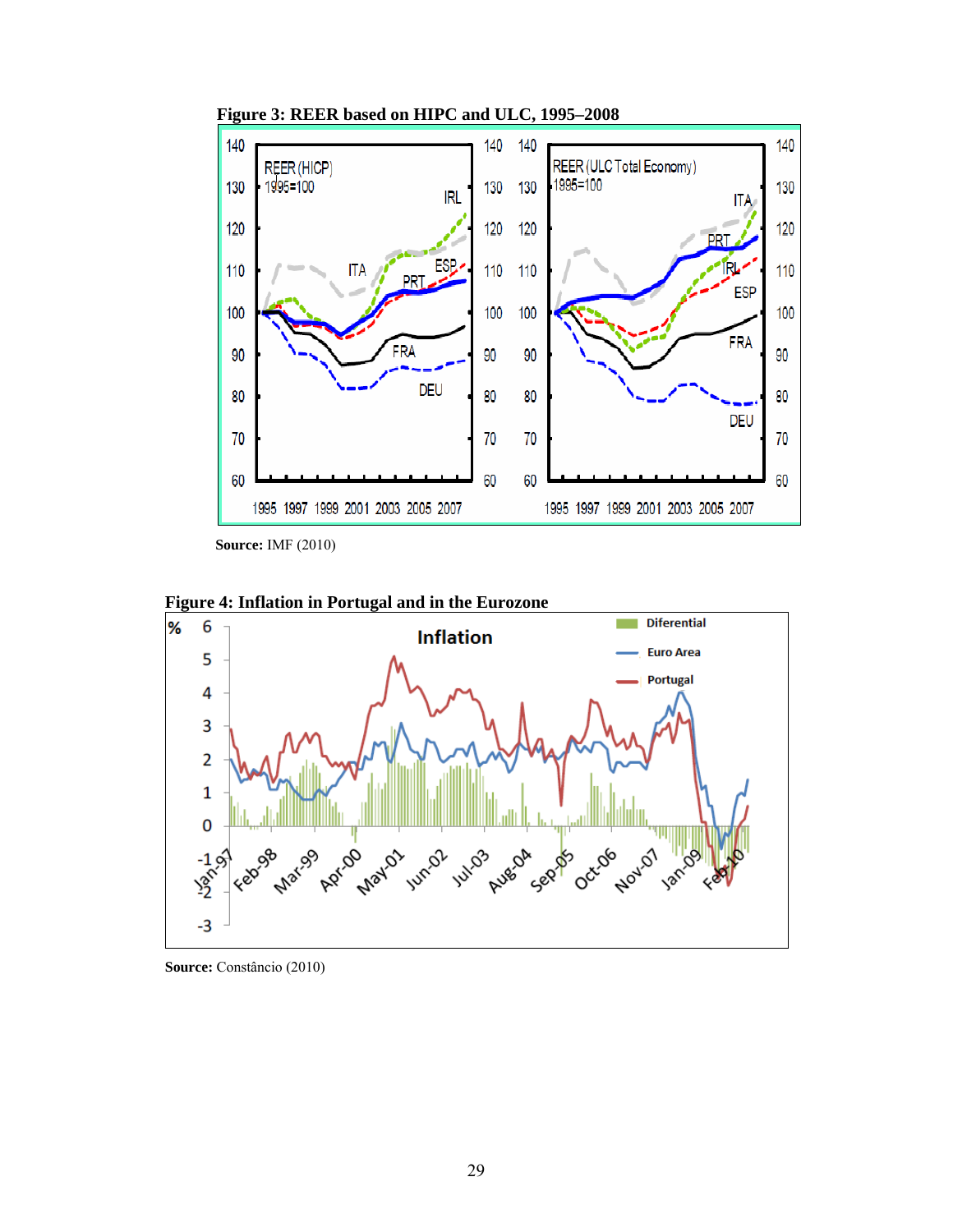

**Figure 5: Evolution of the Market Share of Portuguese Exports of Goods** 

**Source: Bank of Portugal (2010)** 





**Source:** Eurostat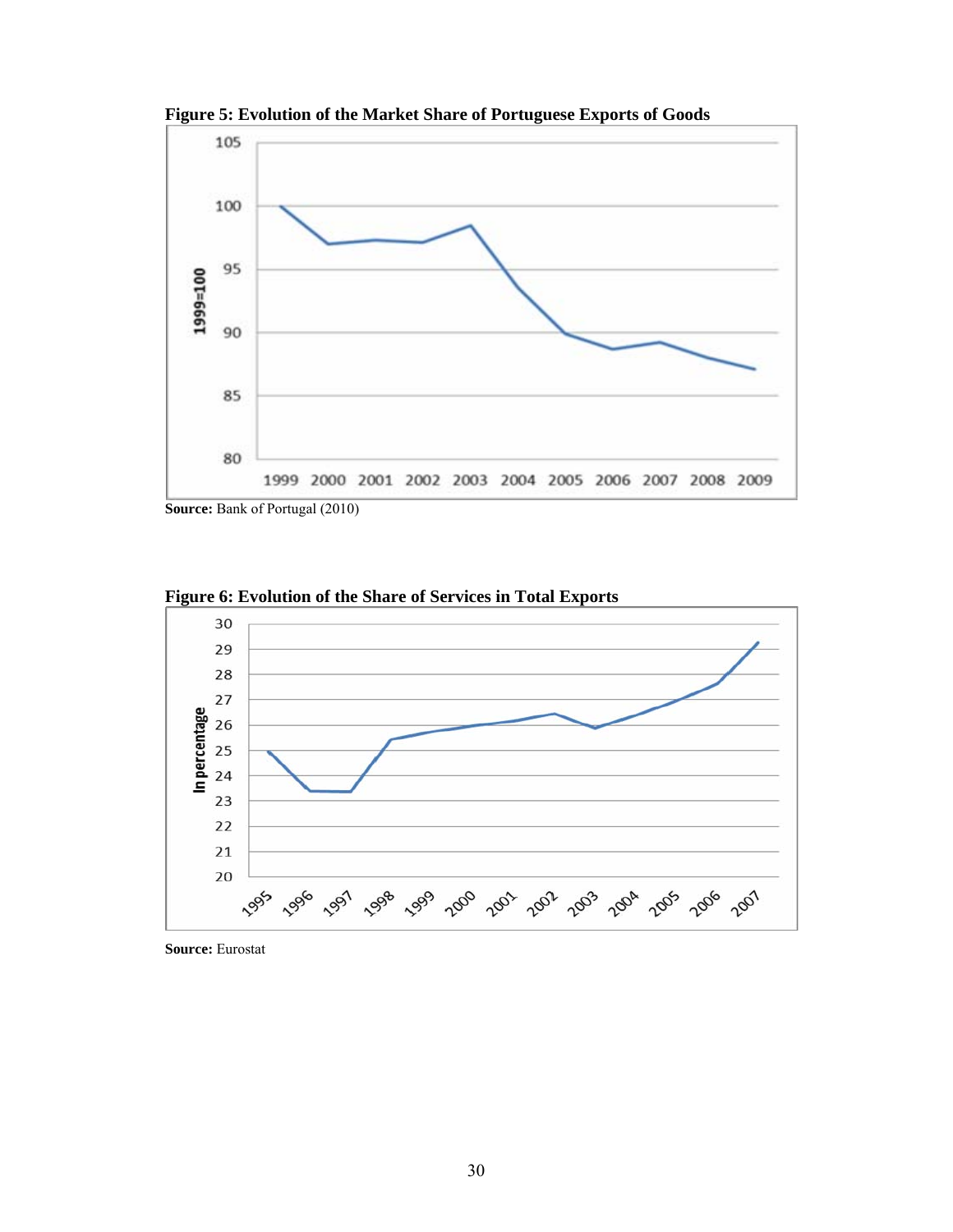

**Figure 7: Portugal—Saving, Investment, and the Current Account, 1996–2009** 

**Source:** Bank of Portugal (1997, 2005, 2009a, and 2010)



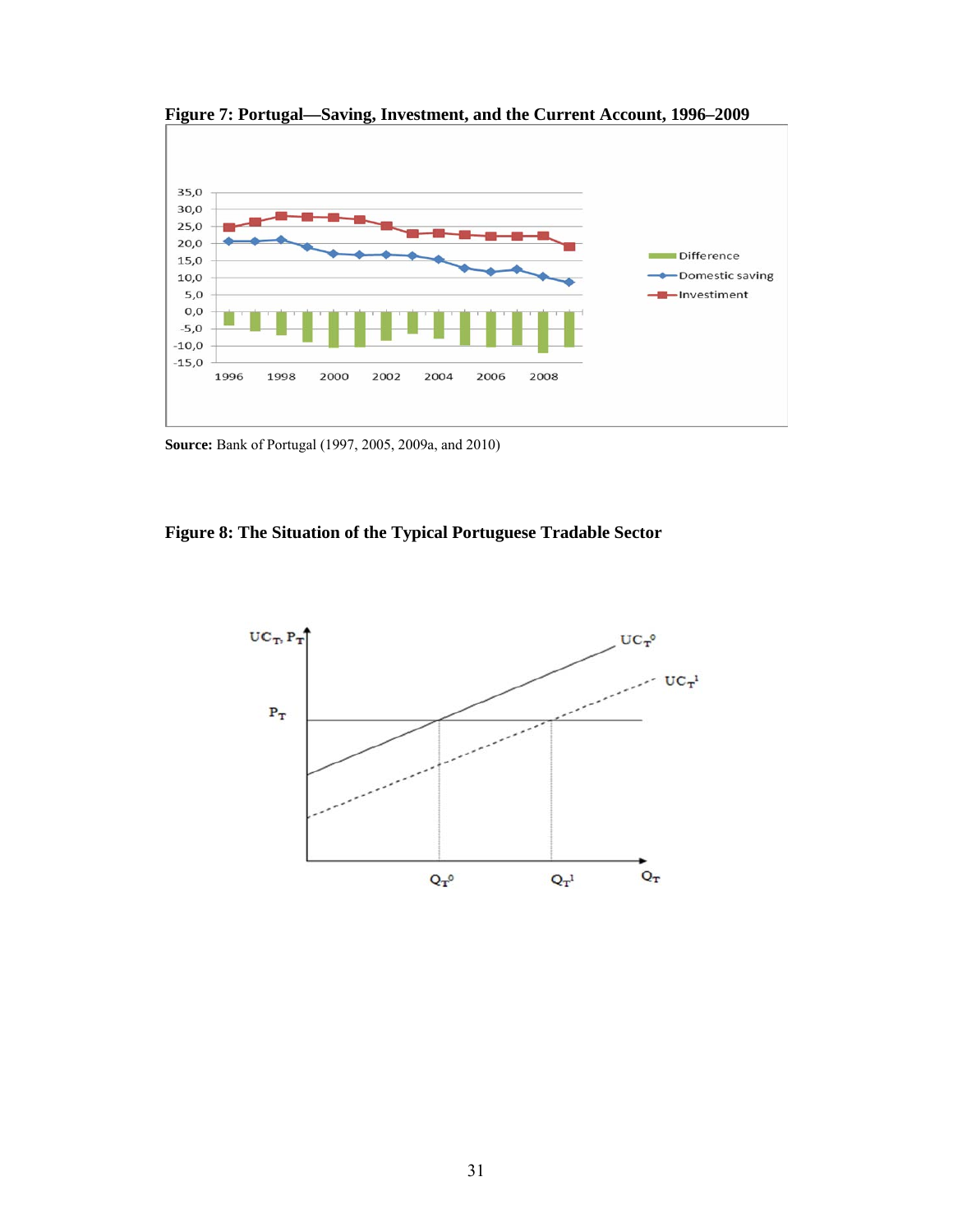

 **Figure 9: Current Account (percent of GDP), 1992–2007** 

 **Note:** The north includes Austria, Finland, Germany, and the Netherlands whereas the south includes Greece, Ireland, Portugal, and Spain **Source:** Holinski, Kool, and Muysken (2010: 3)



 **Figure 10: Relative Total Factor Productivity (average = 100), 1992–2007** 

**Source:** Holinski, Kool, and Muysken (2010: 14)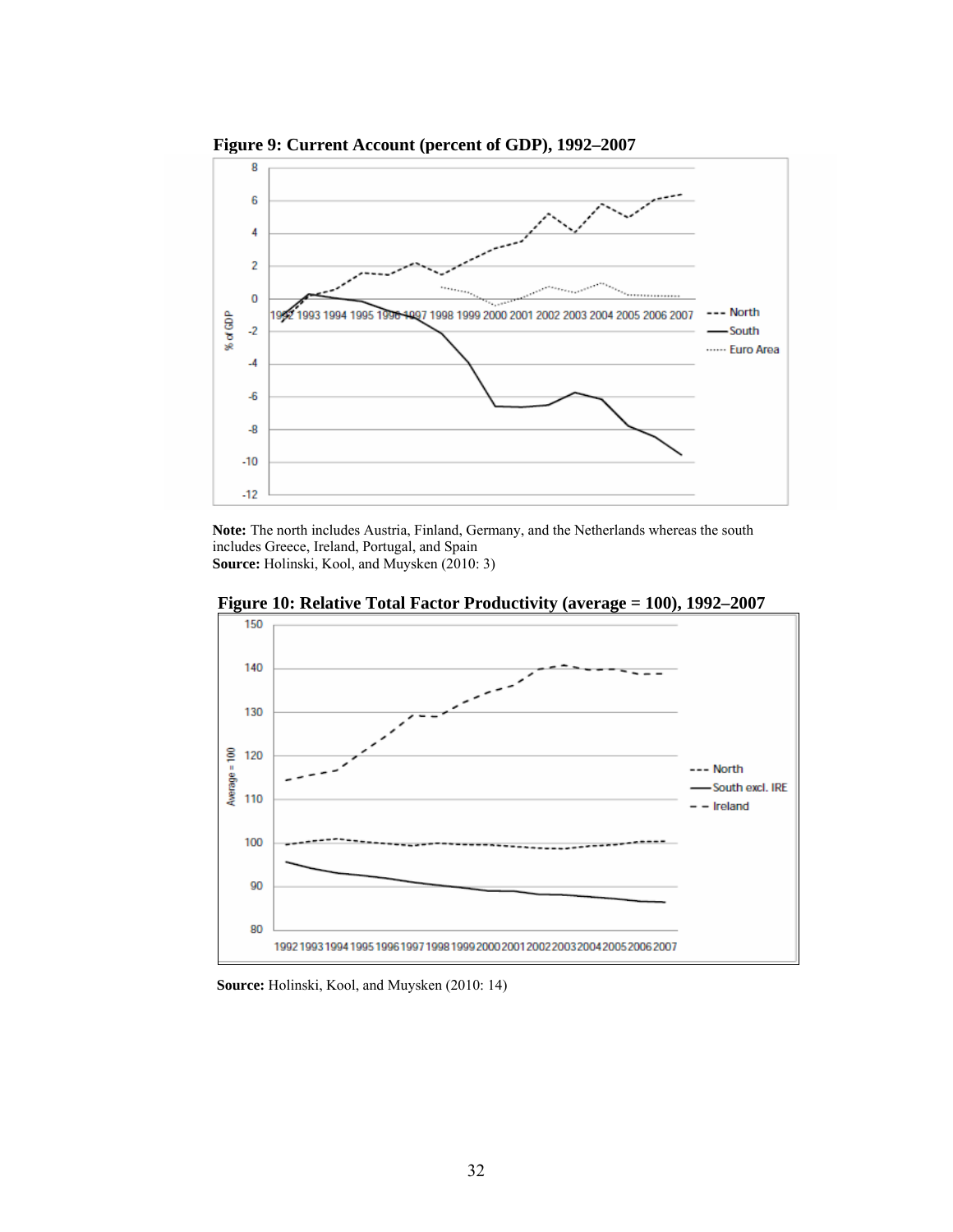## **Tables**

|                        | 99      | 00      | 01      | 02      | 03      | 04      | 05      | 06      | 07      | 08      | 09       |
|------------------------|---------|---------|---------|---------|---------|---------|---------|---------|---------|---------|----------|
| Private<br>consumption | 5.3     | 3.7     | 1.3     | 1.3     | $-0.2$  | 2.5     | 1.9     | 1.9     | 1.7     | 1.7     | $-0.8$   |
| Public<br>consumption  | 4.1     | 3.6     | 3.3     | 2.6     | 0.2     | 2.6     | 3.2     | $-1.4$  | 0.0     | 1.1     | 3.5      |
| Investment             | 7.8     | 3.5     | 1.0     | $-3.5$  | $-7.4$  | 0.2     | $-0.9$  | $-0.7$  | 3.1     | $-0.7$  | $-11.1$  |
| Domestic<br>demand*    | 6.2     | 3.6     | 1.8     | 0.1     | $-2.2$  | 2.7     | 1,6     | 0.9     | 1.9     | 1.3     | $-2.8$   |
| Total exports          | 3.0     | 8.4     | 1.8     | 1.4     | 3.9     | 4.0     | 2.1     | 8.7     | 7.8     | $-0.5$  | $-11.6$  |
| Service exports        | 2.8     | 9.0     | 2.3     | 0.4     | $-2.8$  | 5.8     | 2.1     | 11.7    | 12.9    | 1.5     | $-6.5$   |
| Imports                | 8.6     | 5.3     | 0.9     | $-0.7$  | $-0.9$  | 6.7     | 3.5     | 5.2     | 6.1     | 2.7     | $-9.2$   |
| Net Exports*           | $-2.4$  | 0.3     | 0.2     | 0.7     | 1.4     | $-1.2$  | $-0.7$  | 0.5     | 0.0     | $-1.2$  | 0.1      |
| Unemployment           | 4.4     | 3.9     | 4.0     | 5.0     | 6.3     | 6.7     | 7.6     | 7.7     | 8.0     | 7.6     | 9.5      |
| <b>GDP</b>             | 3.8     | 3.9     | 2.0     | 0.8     | $-0.8$  | 1.5     | 0.9     | 1.4     | 1.9     | 0.0     | $-2.7$   |
| Current account        | $-8.5$  | $-10.2$ | $-9.8$  | $-8.0$  | $-6.0$  | $-7.5$  | $-9.4$  | $-9.9$  | $-9.4$  | $-12.0$ | $-10.3$  |
| Int. Inv.<br>Position  | $-33.1$ | $-41.1$ | $-48.6$ | $-57.1$ | $-59.0$ | $-63.8$ | $-70.0$ | $-81.1$ | $-92.4$ | $-99.2$ | $-111.5$ |

**Table 1: Portugal, Main Macroeconomic Indicators, 1999–2009**

\* Contribution to GDP growth in percentage points

**Source:** Bank of Portugal (2009a and 2010)

# **Table 2: Portugal, Current Account, percent of GDP, 1996–2009**

|                          | 96     | 97     | 98      | 99      | 00      | 01      | 02      | 03     | 04      | 05      | 06      | 07      | 08      | 09      |
|--------------------------|--------|--------|---------|---------|---------|---------|---------|--------|---------|---------|---------|---------|---------|---------|
| Current<br>Account       | $-4,2$ | $-5,9$ | $-7,0$  | $-8,5$  | $-10,2$ | $-9,8$  | $-8.0$  | $-6,0$ | $-7,5$  | $-9,4$  | $-9.9$  | $-9,4$  | $-12,0$ | $-10,3$ |
| Goods                    | $-8,4$ | $-9,4$ | $-10,8$ | $-11,9$ | $-12.9$ | $-12,0$ | $-10,4$ | $-9,1$ | $-10.3$ | $-11,0$ | $-10,8$ | $-10,8$ | $-12,8$ | $-10,5$ |
| Services                 | 1,2    | 1,3    | 1,6     | 1,6     | 1,8     | 2,3     | 2,5     | 2,7    | 2,9     | 2,7     | 3,3     | 4,0     | 4,0     | 3,7     |
| Factor<br><i>n</i> comes | $-0.8$ | $-1,2$ | $-1,3$  | $-1,4$  | $-2,1$  | $-3,0$  | $-2,3$  | $-1,7$ | $-2,1$  | $-2,6$  | $-4,0$  | $-4,2$  | $-4,7$  | $-4,8$  |
| Remitt.                  | 2,9    | 2,9    | 2,7     | 2,6     | 2,7     | 2,6     | 1,8     | 1,4    | 1,4     | 1,2     | 1,2     | 1,2     | 1,1     | 1,1     |

**Source:** Bank of Portugal (2007, 2009a, and 2010)

# **Table 3: Portugal—Domestic Demand Growth, Current Account, and Unemployment**

| Domestic demand growth 2002–9: 0.4% | 1999    | $2005 - 9$                   |
|-------------------------------------|---------|------------------------------|
| Current account                     |         | $-8.5\%$ GDP   $-10.2\%$ GDP |
| Unemployment                        | $4.4\%$ | 81%                          |

**Source:** Bank of Portugal (2010) and authors' calculations